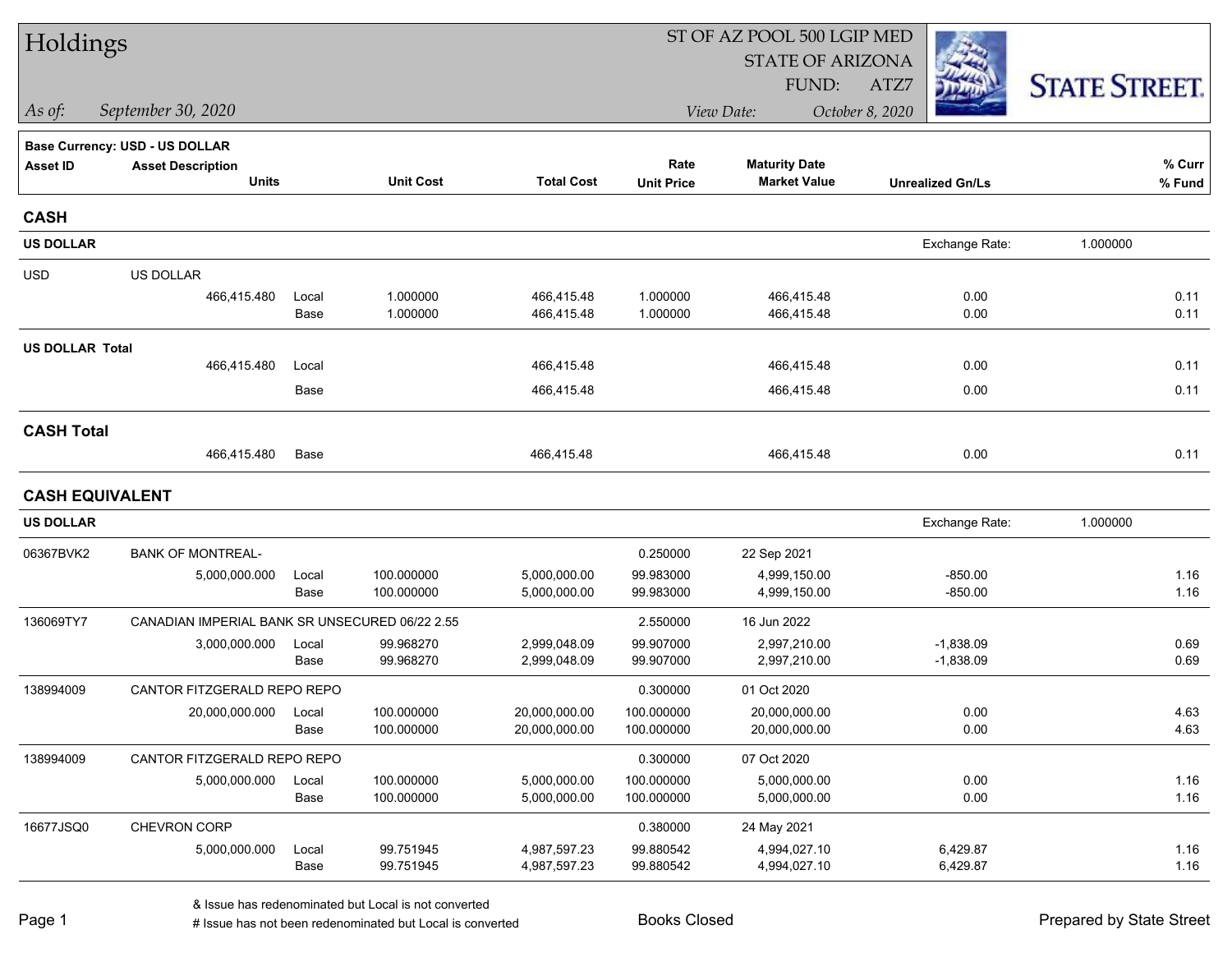| Holdings        |                                       |       |                  |                   |                   |                         |                         |                      |
|-----------------|---------------------------------------|-------|------------------|-------------------|-------------------|-------------------------|-------------------------|----------------------|
|                 |                                       |       |                  |                   |                   | <b>STATE OF ARIZONA</b> |                         |                      |
|                 |                                       |       |                  |                   |                   | FUND:                   | ATZ7                    | <b>STATE STREET.</b> |
| As of:          | September 30, 2020                    |       |                  |                   |                   | View Date:              | October 8, 2020         |                      |
|                 | <b>Base Currency: USD - US DOLLAR</b> |       |                  |                   |                   |                         |                         |                      |
| <b>Asset ID</b> | <b>Asset Description</b>              |       |                  |                   | Rate              | <b>Maturity Date</b>    |                         | % Curr               |
|                 | <b>Units</b>                          |       | <b>Unit Cost</b> | <b>Total Cost</b> | <b>Unit Price</b> | <b>Market Value</b>     | <b>Unrealized Gn/Ls</b> | % Fund               |
| 19121AP13       | COCA-COLA COMPANY                     |       |                  |                   | 1.070000          | 01 Feb 2021             |                         |                      |
|                 | 5,000,000.000                         | Local | 99.634417        | 4,981,720.83      | 99.970275         | 4,998,513.75            | 16,792.92               | 1.16                 |
|                 |                                       | Base  | 99.634417        | 4,981,720.83      | 99.970275         | 4,998,513.75            | 16,792.92               | 1.16                 |
| 2546R2S31       | WALT DISNEY CO                        |       |                  |                   | 0.500000          | 03 May 2021             |                         |                      |
|                 | 3,000,000.000                         | Local | 99.702778        | 2,991,083.33      | 99.808589         | 2,994,257.67            | 3,174.34                | 0.69                 |
|                 |                                       | Base  | 99.702778        | 2,991,083.33      | 99.808589         | 2,994,257.67            | 3,174.34                | 0.69                 |
| 30229ALW7       | <b>EXXON MOBIL CORP</b>               |       |                  |                   | 0.340000          | 30 Nov 2020             |                         |                      |
|                 | 5,000,000.000                         | Local | 99.943333        | 4,997,166.67      | 99.981667         | 4,999,083.35            | 1,916.68                | 1.16                 |
|                 |                                       | Base  | 99.943333        | 4,997,166.67      | 99.981667         | 4,999,083.35            | 1,916.68                | 1.16                 |
| 59157TN41       | METLIFE SHORT TERM FDG                |       |                  |                   | 0.230000          | 04 Jan 2021             |                         |                      |
|                 | 3,000,000.000                         | Local | 99.939306        | 2,998,179.17      | 99.973083         | 2,999,192.49            | 1,013.32                | 0.69                 |
|                 |                                       | Base  | 99.939306        | 2,998,179.17      | 99.973083         | 2,999,192.49            | 1,013.32                | 0.69                 |
| 65409RKF6       | NIEUW AMSTERDAM RECV                  |       |                  |                   | 0.150000          | 15 Oct 2020             |                         |                      |
|                 | 1,500,000.000                         | Local | 99.994167        | 1,499,912.50      | 99.994167         | 1,499,912.50            | 0.00                    | 0.35                 |
|                 |                                       | Base  | 99.994167        | 1,499,912.50      | 99.994167         | 1,499,912.50            | 0.00                    | 0.35                 |
| 6698M4N40       | NOVARTIS FNC CRP                      |       |                  |                   | 0.250000          | 04 Jan 2021             |                         |                      |
|                 | 3,000,000.000                         | Local | 99.934028        | 2,998,020.83      | 99.970181         | 2,999,105.43            | 1,084.60                | 0.69                 |
|                 |                                       | Base  | 99.934028        | 2,998,020.83      | 99.970181         | 2,999,105.43            | 1,084.60                | 0.69                 |
| 8225X2P32       | SHELL INTNL FNC B.V                   |       |                  |                   | 0.450000          | 03 Feb 2021             |                         |                      |
|                 | 4,770,000.000                         | Local | 99.843750        | 4,762,546.88      | 99.918403         | 4,766,107.82            | 3,560.94                | 1.10                 |
|                 |                                       | Base  | 99.843750        | 4,762,546.88      | 99.918403         | 4,766,107.82            | 3,560.94                | 1.10                 |
| 8225X2TM6       | SHELL INTNL FNC B.V                   |       |                  |                   | 0.500000          | 21 Jun 2021             |                         |                      |
|                 | 3,000,000.000                         | Local | 99.634722        | 2,989,041.66      | 99.772067         | 2,993,162.01            | 4,120.35                | 0.69                 |
|                 |                                       | Base  | 99.634722        | 2,989,041.66      | 99.772067         | 2,993,162.01            | 4,120.35                | 0.69                 |
| 89119AUS5       | <b>TORONTO DOMINION BANK</b>          |       |                  |                   | 0.260000          | 26 Jul 2021             |                         |                      |
|                 | 3,000,000.000                         | Local | 99.784778        | 2,993,543.33      | 99.743600         | 2,992,308.00            | $-1,235.33$             | 0.69                 |
|                 |                                       | Base  | 99.784778        | 2,993,543.33      | 99.743600         | 2,992,308.00            | $-1,235.33$             | 0.69                 |
| 979QHR003       | SOUTH STREET REPO                     |       |                  |                   | 0.100000          | 01 Oct 2020             |                         |                      |
|                 | 9,500,000.000                         | Local | 100.000000       | 9,500,000.00      | 100.000000        | 9,500,000.00            | 0.00                    | 2.20                 |
|                 |                                       | Base  | 100.000000       | 9,500,000.00      | 100.000000        | 9,500,000.00            | 0.00                    | 2.20                 |

۰

 $\overline{\phantom{0}}$ 

-

 $\overline{\phantom{0}}$ 

÷.

÷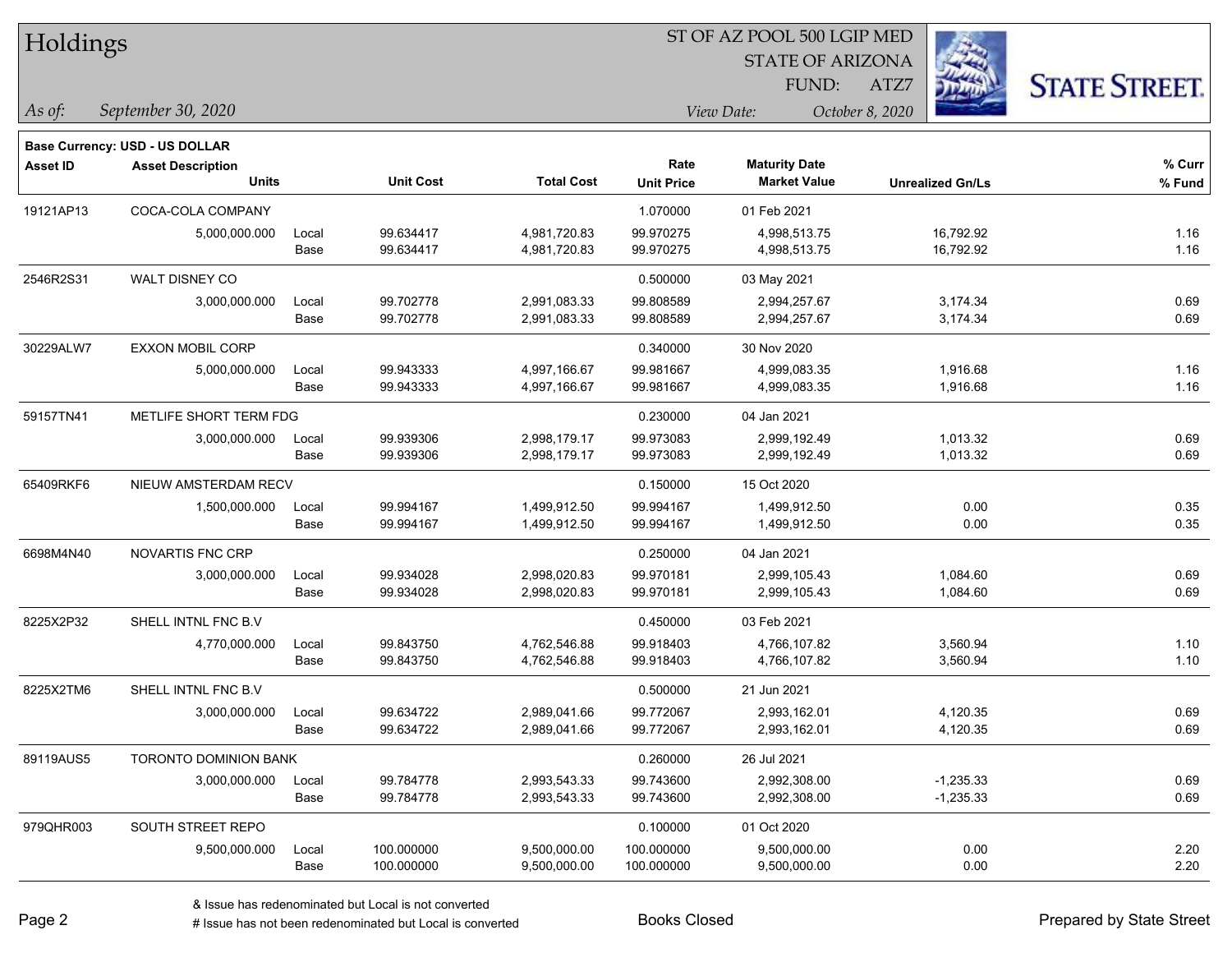| Holdings               |                                               |               |                          |                              |                          | ST OF AZ POOL 500 LGIP MED   |                          |                      |
|------------------------|-----------------------------------------------|---------------|--------------------------|------------------------------|--------------------------|------------------------------|--------------------------|----------------------|
|                        |                                               |               |                          |                              |                          | <b>STATE OF ARIZONA</b>      |                          |                      |
|                        |                                               |               |                          |                              |                          | <b>FUND:</b>                 | ATZ7                     | <b>STATE STREET.</b> |
| $\vert$ As of:         | September 30, 2020                            |               |                          |                              |                          | View Date:                   | October 8, 2020          |                      |
|                        | <b>Base Currency: USD - US DOLLAR</b>         |               |                          |                              |                          |                              |                          |                      |
| <b>Asset ID</b>        | <b>Asset Description</b>                      |               |                          |                              | Rate                     | <b>Maturity Date</b>         |                          | % Curr               |
|                        | <b>Units</b>                                  |               | <b>Unit Cost</b>         | <b>Total Cost</b>            | <b>Unit Price</b>        | <b>Market Value</b>          | <b>Unrealized Gn/Ls</b>  | % Fund               |
| <b>US DOLLAR Total</b> |                                               |               |                          |                              |                          |                              |                          |                      |
|                        | 78,770,000.000                                | Local         |                          | 78,697,860.52                |                          | 78,732,030.12                | 34,169.60                | 18.22                |
|                        |                                               | Base          |                          | 78,697,860.52                |                          | 78,732,030.12                | 34,169.60                | 18.22                |
|                        | <b>CASH EQUIVALENT Total</b>                  |               |                          |                              |                          |                              |                          |                      |
|                        | 78,770,000.000                                | Base          |                          | 78,697,860.52                |                          | 78,732,030.12                | 34,169.60                | 18.22                |
| <b>FIXED INCOME</b>    |                                               |               |                          |                              |                          |                              |                          |                      |
| <b>US DOLLAR</b>       |                                               |               |                          |                              |                          |                              | Exchange Rate:           | 1.000000             |
| 02079KAH0              | ALPHABET INC SR UNSECURED 08/25 0.45          |               |                          |                              | 0.450000                 | 15 Aug 2025                  |                          |                      |
|                        | 3,000,000.000                                 | Local         | 99.904126                | 2,997,123.79                 | 99.690603                | 2,990,718.09                 | $-6,405.70$              | 0.69                 |
|                        |                                               | Base          | 99.904126                | 2,997,123.79                 | 99.690603                | 2,990,718.09                 | $-6,405.70$              | 0.69                 |
| 025816CD9              | AMERICAN EXPRESS CO SR UNSECURED 05/22 2.75   |               |                          |                              | 2.750000                 | 20 May 2022                  |                          |                      |
|                        | 4,000,000.000                                 | Local         | 99.934745                | 3,997,389.78                 | 103.555318               | 4, 142, 212. 72              | 144,822.94               | 0.96                 |
|                        |                                               | Base          | 99.934745                | 3,997,389.78                 | 103.555318               | 4, 142, 212. 72              | 144,822.94               | 0.96                 |
| 025816CG2              | AMERICAN EXPRESS CO SR UNSECURED 07/24 2.5    |               |                          |                              | 2.500000                 | 30 Jul 2024                  |                          |                      |
|                        | 5,000,000.000                                 | Local<br>Base | 99.753609<br>99.753609   | 4,987,680.46<br>4,987,680.46 | 106.432875<br>106.432875 | 5,321,643.75<br>5,321,643.75 | 333,963.29<br>333,963.29 | 1.23<br>1.23         |
|                        |                                               |               |                          |                              |                          |                              |                          |                      |
| 02582JHS2              | AMERICAN EXPRESS CREDIT ACCOUN AMXCA 2018 3 A |               |                          |                              | 0.472380                 | 15 Oct 2025                  |                          |                      |
| Original Face:         | 4,000,000.000<br>4,000,000.000                | Local<br>Base | 100.000000<br>100.000000 | 4,000,000.00<br>4,000,000.00 | 100.169610<br>100.169610 | 4,006,784.40<br>4,006,784.40 | 6,784.40<br>6,784.40     | 0.93<br>0.93         |
| 02665WCC3              | AMERICAN HONDA FINANCE SR UNSECURED 02/21 VAR |               |                          |                              | 0.466880                 | 12 Feb 2021                  |                          |                      |
|                        | 5,000,000.000 Local                           |               | 100.000000               | 5,000,000.00                 | 100.053296               | 5,002,664.80                 | 2,664.80                 | 1.16                 |
|                        |                                               | Base          | 100.000000               | 5,000,000.00                 | 100.053296               | 5,002,664.80                 | 2,664.80                 | 1.16                 |
| 02665WDP3              | AMERICAN HONDA FINANCE SR UNSECURED 09/23 VAR |               |                          |                              | 0.667988                 | 08 Sep 2023                  |                          |                      |
|                        | 5,000,000.000                                 | Local         | 100.000000               | 5,000,000.00                 | 100.232400               | 5,011,620.00                 | 11,620.00                | 1.16                 |
|                        |                                               | Base          | 100.000000               | 5,000,000.00                 | 100.232400               | 5,011,620.00                 | 11,620.00                | 1.16                 |
| 037833CP3              | APPLE INC SR UNSECURED 05/22 VAR              |               |                          |                              | 0.602500                 | 11 May 2022                  |                          |                      |
|                        | 7,000,000.000                                 | Local         | 100.000000               | 7,000,000.00                 | 100.392102               | 7,027,447.14                 | 27,447.14                | 1.63                 |
|                        |                                               | Base          | 100.000000               | 7,000,000.00                 | 100.392102               | 7,027,447.14                 | 27,447.14                | 1.63                 |

# Issue has not been redenominated but Local is converted Books Closed Prepared by State Street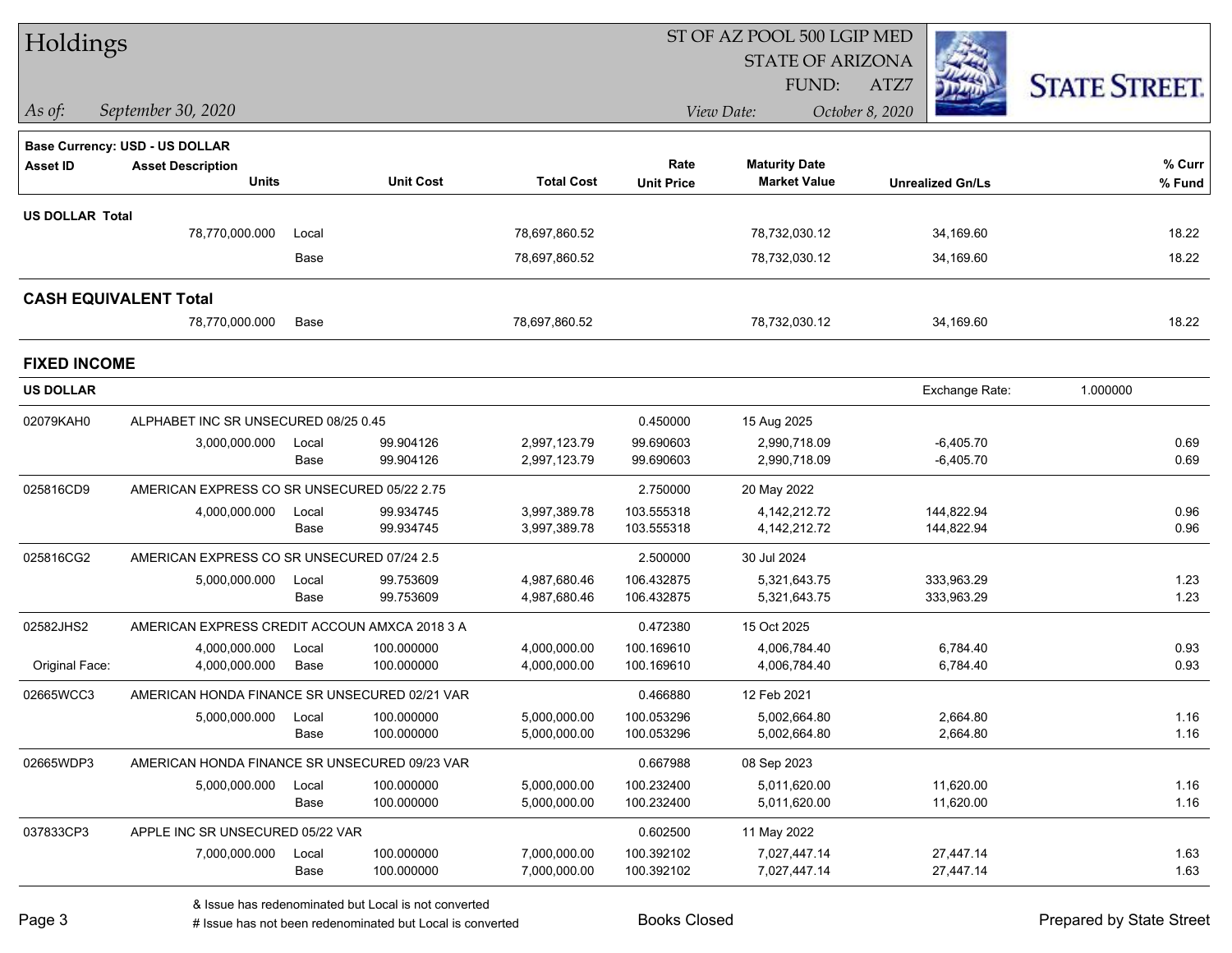| Holdings        |                                               |       |                  |                   |                   | ST OF AZ POOL 500 LGIP MED |                         |                      |  |
|-----------------|-----------------------------------------------|-------|------------------|-------------------|-------------------|----------------------------|-------------------------|----------------------|--|
|                 |                                               |       |                  |                   |                   | <b>STATE OF ARIZONA</b>    |                         |                      |  |
|                 |                                               |       |                  |                   |                   | FUND:                      | ATZ7                    | <b>STATE STREET.</b> |  |
| As of:          | September 30, 2020                            |       |                  |                   |                   | View Date:                 | October 8, 2020         |                      |  |
|                 | <b>Base Currency: USD - US DOLLAR</b>         |       |                  |                   |                   |                            |                         |                      |  |
| <b>Asset ID</b> | <b>Asset Description</b>                      |       |                  |                   | Rate              | <b>Maturity Date</b>       |                         | % Curr               |  |
|                 | <b>Units</b>                                  |       | <b>Unit Cost</b> | <b>Total Cost</b> | <b>Unit Price</b> | <b>Market Value</b>        | <b>Unrealized Gn/Ls</b> | % Fund               |  |
| 037833DM9       | APPLE INC SR UNSECURED 09/24 1.8              |       |                  |                   | 1.800000          | 11 Sep 2024                |                         |                      |  |
|                 | 2,000,000.000                                 | Local | 99.821002        | 1,996,420.04      | 104.655596        | 2,093,111.92               | 96,691.88               | 0.48                 |  |
|                 |                                               | Base  | 99.821002        | 1,996,420.04      | 104.655596        | 2,093,111.92               | 96,691.88               | 0.48                 |  |
| 037833DT4       | APPLE INC SR UNSECURED 05/25 1.125            |       |                  |                   | 1.125000          | 11 May 2025                |                         |                      |  |
|                 | 5,000,000.000                                 | Local | 99.835252        | 4,991,762.61      | 102.335191        | 5,116,759.55               | 124,996.94              | 1.18                 |  |
|                 |                                               | Base  | 99.835252        | 4,991,762.61      | 102.335191        | 5,116,759.55               | 124,996.94              | 1.18                 |  |
| 05531GAA9       | TRUIST FINANCIAL CORP SUBORDINATED 03/22 3.95 |       |                  |                   | 3.950000          | 22 Mar 2022                |                         |                      |  |
|                 | 3,000,000.000                                 | Local | 104.800415       | 3,144,012.44      | 104.742068        | 3,142,262.04               | $-1,750.40$             | 0.73                 |  |
|                 |                                               | Base  | 104.800415       | 3,144,012.44      | 104.742068        | 3,142,262.04               | $-1,750.40$             | 0.73                 |  |
| 06048WXT2       | BANK OF AMERICA CORP SR UNSECURED 09/21 VAR   |       |                  |                   | 2.000000          | 26 Sep 2021                |                         |                      |  |
|                 | 2,000,000.000                                 | Local | 100.000000       | 2,000,000.00      | 100.845748        | 2,016,914.96               | 16,914.96               | 0.47                 |  |
|                 |                                               | Base  | 100.000000       | 2,000,000.00      | 100.845748        | 2,016,914.96               | 16,914.96               | 0.47                 |  |
| 06051GFT1       | BANK OF AMERICA CORP SR UNSECURED 10/20 2.625 |       |                  |                   | 2.625000          | 19 Oct 2020                |                         |                      |  |
|                 | 5,810,000.000                                 | Local | 100.008211       | 5,810,477.07      | 100.108954        | 5,816,330.23               | 5,853.16                | 1.35                 |  |
|                 |                                               | Base  | 100.008211       | 5,810,477.07      | 100.108954        | 5,816,330.23               | 5,853.16                | 1.35                 |  |
| 06051GGY9       | BANK OF AMERICA CORP SR UNSECURED 01/22 VAR   |       |                  |                   | 2.738000          | 23 Jan 2022                |                         |                      |  |
|                 | 3,000,000.000                                 | Local | 100.727394       | 3,021,821.81      | 100.703784        | 3,021,113.52               | $-708.29$               | 0.70                 |  |
|                 |                                               | Base  | 100.727394       | 3,021,821.81      | 100.703784        | 3,021,113.52               | $-708.29$               | 0.70                 |  |
| 06051GHF9       | BANK OF AMERICA CORP SR UNSECURED 03/24 VAR   |       |                  |                   | 3.550000          | 05 Mar 2024                |                         |                      |  |
|                 | 3,564,000.000                                 | Local | 102.610847       | 3,657,050.57      | 106.496027        | 3,795,518.40               | 138,467.83              | 0.88                 |  |
|                 |                                               | Base  | 102.610847       | 3,657,050.57      | 106.496027        | 3,795,518.40               | 138,467.83              | 0.88                 |  |
| 06051GJG5       | BANK OF AMERICA CORP SR UNSECURED 09/25 VAR   |       |                  |                   | 0.981000          | 25 Sep 2025                |                         |                      |  |
|                 | 4,000,000.000                                 | Local | 100.000000       | 4,000,000.00      | 99.977000         | 3,999,080.00               | $-920.00$               | 0.93                 |  |
|                 |                                               | Base  | 100.000000       | 4,000,000.00      | 99.977000         | 3,999,080.00               | $-920.00$               | 0.93                 |  |
| 06367WF99       | BANK OF MONTREAL SR UNSECURED 05/23 VAR       |       |                  |                   | 1.100000          | 12 May 2023                |                         |                      |  |
|                 | 3,000,000.000                                 | Local | 100.000000       | 3,000,000.00      | 100.000000        | 3,000,000.00               | 0.00                    | 0.69                 |  |
|                 |                                               | Base  | 100.000000       | 3,000,000.00      | 100.000000        | 3,000,000.00               | 0.00                    | 0.69                 |  |
| 06367WWB5       | BANK OF MONTREAL SR UNSECURED 02/25 2.25      |       |                  |                   | 2.250000          | 19 Feb 2025                |                         |                      |  |
|                 | 3,000,000.000                                 | Local | 100.000000       | 3,000,000.00      | 99.938927         | 2,998,167.81               | $-1,832.19$             | 0.69                 |  |
|                 |                                               | Base  | 100.000000       | 3,000,000.00      | 99.938927         | 2,998,167.81               | $-1,832.19$             | 0.69                 |  |

÷.

۰

-

 $\overline{\phantom{0}}$ 

denote the redenominated but Local is converted Books Closed Prepared by State Street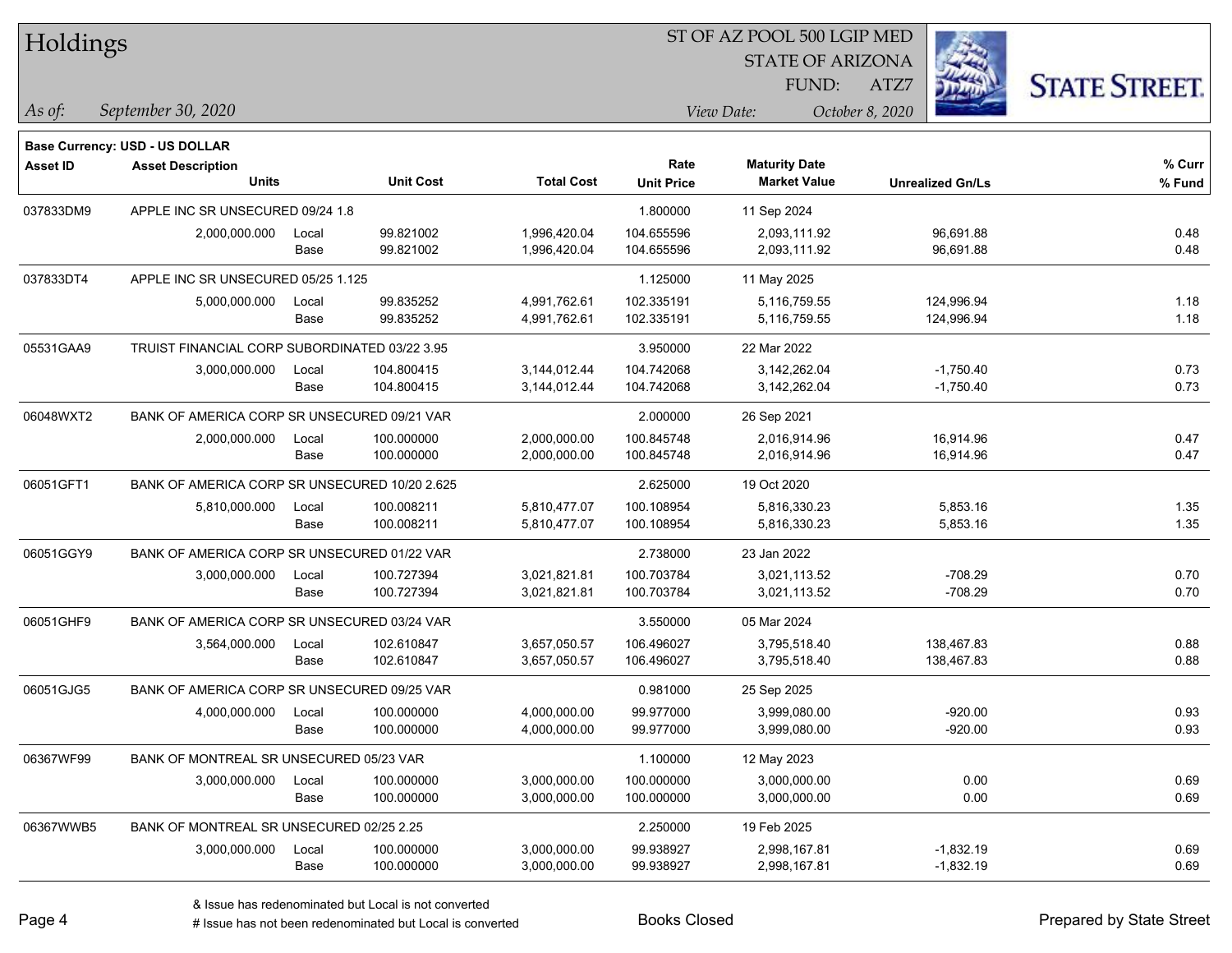| Holdings       |                                               |       |                  |                   |                   | 51 OF AZ POOL 500 LGIP MED |                         |                     |
|----------------|-----------------------------------------------|-------|------------------|-------------------|-------------------|----------------------------|-------------------------|---------------------|
|                |                                               |       |                  |                   |                   | <b>STATE OF ARIZONA</b>    |                         |                     |
|                |                                               |       |                  |                   |                   | FUND:                      | ATZ7                    | <b>STATE STREET</b> |
| $As$ of:       | September 30, 2020                            |       |                  |                   |                   | View Date:                 | October 8, 2020         |                     |
|                |                                               |       |                  |                   |                   |                            |                         |                     |
|                | Base Currency: USD - US DOLLAR                |       |                  |                   |                   |                            |                         |                     |
| Asset ID       | <b>Asset Description</b>                      |       |                  |                   | Rate              | <b>Maturity Date</b>       |                         | % Curr              |
|                | <b>Units</b>                                  |       | <b>Unit Cost</b> | <b>Total Cost</b> | <b>Unit Price</b> | <b>Market Value</b>        | <b>Unrealized Gn/Ls</b> | % Fund              |
| 06367WX81      | BANK OF MONTREAL SR UNSECURED 07/25 VAR       |       |                  |                   | 1.000000          | 30 Jul 2025                |                         |                     |
|                | 4,229,000.000                                 | Local | 100.000000       | 4,229,000.00      | 99.578274         | 4,211,165.21               | $-17,834.79$            | 0.97                |
|                |                                               | Base  | 100.000000       | 4,229,000.00      | 99.578274         | 4,211,165.21               | $-17,834.79$            | 0.97                |
| 06406RAL1      | BANK OF NY MELLON CORP SR UNSECURED 10/24 2.1 |       |                  |                   | 2.100000          | 24 Oct 2024                |                         |                     |
|                | 3,000,000.000                                 | Local | 99.857854        | 2,995,735.63      | 105.828561        | 3,174,856.83               | 179,121.20              | 0.73                |
|                |                                               | Base  | 99.857854        | 2,995,735.63      | 105.828561        | 3,174,856.83               | 179,121.20              | 0.73                |
| 064159SH0      | BANK OF NOVA SCOTIA SR UNSECURED 11/22 2      |       |                  |                   | 2.000000          | 15 Nov 2022                |                         |                     |
|                | 3,000,000.000                                 | Local | 99.978682        | 2,999,360.47      | 103.265725        | 3,097,971.75               | 98,611.28               | 0.72                |
|                |                                               | Base  | 99.978682        | 2,999,360.47      | 103.265725        | 3,097,971.75               | 98,611.28               | 0.72                |
| 07330NAT2      | TRUIST BANK SR UNSECURED 12/24 2.15           |       |                  |                   | 2.150000          | 06 Dec 2024                |                         |                     |
|                | 5,000,000.000                                 | Local | 99.858396        | 4,992,919.82      | 105.961730        | 5,298,086.50               | 305,166.68              | 1.23                |
|                |                                               | Base  | 99.858396        | 4,992,919.82      | 105.961730        | 5,298,086.50               | 305,166.68              | 1.23                |
| 126650CT5      | CVS HEALTH CORP SR UNSECURED 06/21 2.125      |       |                  |                   | 2.125000          | 01 Jun 2021                |                         |                     |
|                | 2,000,000.000                                 | Local | 99.967176        | 1,999,343.51      | 101.050940        | 2,021,018.80               | 21,675.29               | 0.47                |
|                |                                               | Base  | 99.967176        | 1,999,343.51      | 101.050940        | 2,021,018.80               | 21,675.29               | 0.47                |
| 136069TZ4      | CANADIAN IMPERIAL BANK SR UNSECURED 06/22 VAR |       |                  |                   | 0.957250          | 16 Jun 2022                |                         |                     |
|                | 3,000,000.000                                 | Local | 100.000000       | 3,000,000.00      | 100.975649        | 3,029,269.47               | 29,269.47               | 0.70                |
|                |                                               | Base  | 100.000000       | 3,000,000.00      | 100.975649        | 3,029,269.47               | 29,269.47               | 0.70                |
| 14315EAB6      | CARMAX AUTO OWNER TRUST CARMX 2018 4 A2A      |       |                  |                   | 3.110000          | 15 Feb 2022                |                         |                     |
|                | 81,193.780                                    | Local | 100.000000       | 81,193.78         | 100.114830        | 81,287.01                  | 93.23                   | 0.02                |
| Original Face: | 3,000,000.000                                 | Base  | 100.000000       | 81,193.78         | 100.114830        | 81,287.01                  | 93.23                   | 0.02                |
| 166756AE6      | CHEVRON USA INC COMPANY GUAR 08/25 0.687      |       |                  |                   | 0.687000          | 12 Aug 2025                |                         |                     |
|                | 5,000,000.000                                 | Local | 100.000000       | 5,000,000.00      | 99.734405         | 4,986,720.25               | $-13,279.75$            | 1.15                |
|                |                                               | Base  | 100.000000       | 5,000,000.00      | 99.734405         | 4,986,720.25               | $-13,279.75$            | 1.15                |
| 172967KK6      | CITIGROUP INC SR UNSECURED 03/21 2.7          |       |                  |                   | 2.700000          | 30 Mar 2021                |                         |                     |
|                | 2,370,000.000                                 | Local | 100.051819       | 2,371,228.10      | 101.182001        | 2,398,013.42               | 26,785.32               | 0.56                |
|                |                                               | Base  | 100.051819       | 2,371,228.10      | 101.182001        | 2,398,013.42               | 26,785.32               | 0.56                |
| 17328VAD2      | CITIGROUP GLOBAL MARKETS COMPANY GUAR 03/25 2 |       |                  |                   | 2.000000          | 31 Mar 2025                |                         |                     |
|                | 2,155,000.000                                 | Local | 100.000000       | 2,155,000.00      | 100.379952        | 2,163,187.97               | 8,187.97                | 0.50                |
|                |                                               | Base  | 100.000000       | 2,155,000.00      | 100.379952        | 2,163,187.97               | 8,187.97                | 0.50                |

 $STOT$   $BT A Z DOQI$  500 LGIP MED

denote the redenominated but Local is converted Books Closed Prepared by State Street

٦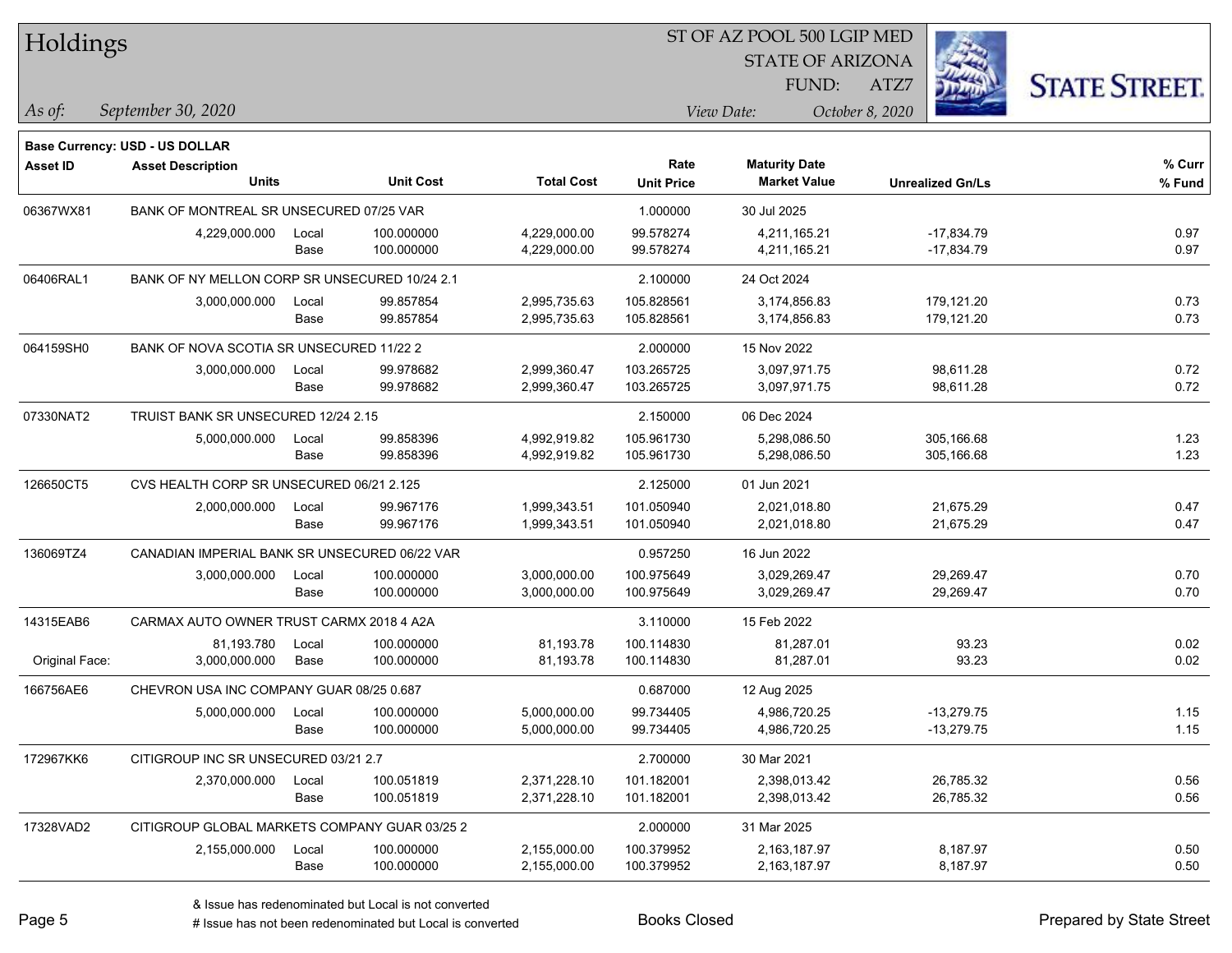| Holdings |
|----------|
|----------|

STATE OF ARIZONA FUND:



*September 30, 2020 As of: View Date: October 8, 2020*

**Base Currency: USD - US DOLLAR**

ATZ7

| Asset ID       | <b>Asset Description</b>                         |       |                                                    |                   | Rate              | <b>Maturity Date</b> |                         | % Curr |
|----------------|--------------------------------------------------|-------|----------------------------------------------------|-------------------|-------------------|----------------------|-------------------------|--------|
|                | <b>Units</b>                                     |       | <b>Unit Cost</b>                                   | <b>Total Cost</b> | <b>Unit Price</b> | <b>Market Value</b>  | <b>Unrealized Gn/Ls</b> | % Fund |
| 17328W4G0      | CITIGROUP GLOBAL MARKETS COMPANY GUAR 07/25 VAR  |       |                                                    |                   | 1.100000          | 31 Jul 2025          |                         |        |
|                | 5,000,000.000                                    | Local | 100.000000                                         | 5,000,000.00      | 99.409392         | 4,970,469.60         | $-29,530.40$            | 1.15   |
|                |                                                  | Base  | 100.000000                                         | 5,000,000.00      | 99.409392         | 4,970,469.60         | $-29,530.40$            | 1.15   |
| 254687FK7      | WALT DISNEY COMPANY/THE COMPANY GUAR 08/24 1.75  |       |                                                    |                   | 1.750000          | 30 Aug 2024          |                         |        |
|                | 5,000,000.000                                    | Local | 99.681172                                          | 4,984,058.58      | 104.106167        | 5,205,308.35         | 221,249.77              | 1.20   |
|                |                                                  | Base  | 99.681172                                          | 4,984,058.58      | 104.106167        | 5,205,308.35         | 221,249.77              | 1.20   |
| 26441CBD6      | DUKE ENERGY CORP SR UNSECURED 03/22 VAR          |       |                                                    |                   | 0.900250          | 11 Mar 2022          |                         |        |
|                | 3,000,000.000                                    | Local | 100.691240                                         | 3,020,737.21      | 100.618706        | 3,018,561.18         | $-2,176.03$             | 0.70   |
|                |                                                  | Base  | 100.691240                                         | 3,020,737.21      | 100.618706        | 3,018,561.18         | $-2,176.03$             | 0.70   |
| 30231GBC5      | EXXON MOBIL CORPORATION SR UNSECURED 08/24 2.019 |       |                                                    |                   | 2.019000          | 16 Aug 2024          |                         |        |
|                | 5,000,000.000                                    | Local | 100.000000                                         | 5,000,000.00      | 105.163038        | 5,258,151.90         | 258,151.90              | 1.22   |
|                |                                                  | Base  | 100.000000                                         | 5,000,000.00      | 105.163038        | 5,258,151.90         | 258,151.90              | 1.22   |
| 30303KAA4      |                                                  |       | FRESB MULTIFAMILY MORTGAGE PAS FRESB 2017 SB35 A5F |                   | 2.250000          | 25 Jun 2022          |                         |        |
|                | 2,587,668.250                                    | Local | 100.000000                                         | 2,587,668.25      | 102.377860        | 2,649,199.38         | 61,531.13               | 0.61   |
| Original Face: | 5,126,000.000                                    | Base  | 100.000000                                         | 2,587,668.25      | 102.377860        | 2,649,199.38         | 61,531.13               | 0.61   |
| 3128M8RU0      | FED HM LN PC POOL G06499 FG 03/41 FIXED 4        |       |                                                    |                   | 4.000000          | 01 Mar 2041          |                         |        |
|                | 537,028.860                                      | Local | 103.239169                                         | 554,424.13        | 111.942615        | 601,164.15           | 46,740.02               | 0.14   |
| Original Face: | 2,090,000.000                                    | Base  | 103.239169                                         | 554,424.13        | 111.942615        | 601,164.15           | 46,740.02               | 0.14   |
| 3128MMHX4      | FED HM LN PC POOL G18245 FG 03/23 FIXED 4.5      |       |                                                    |                   | 4.500000          | 01 Mar 2023          |                         |        |
|                | 1,428.070                                        | Local | 100.537089                                         | 1,435.74          | 105.640265        | 1,508.62             | 72.88                   | 0.00   |
| Original Face: | 250.000.000                                      | Base  | 100.537089                                         | 1,435.74          | 105.640265        | 1,508.62             | 72.88                   | 0.00   |
| 3128MMK36      | FED HM LN PC POOL G18313 FG 06/24 FIXED 4.5      |       |                                                    |                   | 4.500000          | 01 Jun 2024          |                         |        |
|                | 21,459.880                                       | Local | 100.069432                                         | 21,474.78         | 106.334351        | 22,819.22            | 1,344.44                | 0.01   |
| Original Face: | 1,000,000.000                                    | Base  | 100.069432                                         | 21,474.78         | 106.334351        | 22,819.22            | 1,344.44                | 0.01   |
| 3128MMKJ1      | FED HM LN PC POOL G18296 FG 02/24 FIXED 4.5      |       |                                                    |                   | 4.500000          | 01 Feb 2024          |                         |        |
|                | 22,902.080                                       | Local | 100.399658                                         | 22,993.61         | 105.141654        | 24,079.63            | 1,086.02                | 0.01   |
| Original Face: | 2,206,300.000                                    | Base  | 100.399658                                         | 22,993.61         | 105.141654        | 24,079.63            | 1,086.02                | 0.01   |
| 3128MMN33      | FED HM LN PC POOL G18409 FG 11/26 FIXED 3        |       |                                                    |                   | 3.000000          | 01 Nov 2026          |                         |        |
|                | 471,476.600                                      | Local | 101.094536                                         | 476,637.08        | 105.163788        | 495,822.65           | 19,185.57               | 0.11   |
| Original Face: | 5,000,000.000                                    | Base  | 101.094536                                         | 476,637.08        | 105.163788        | 495,822.65           | 19,185.57               | 0.11   |

A ISSUE ISSUE ISSUE ISSUE ISSUE ISSUE ISSUE ISSUE ISSUE ISSUE ISSUE ISSUE ISSUE ISSUE ISSUE ISSUE ISSUE ISSUE I<br>
# Issue has not been redenominated but Local is converted **BOOKS** Closed **Prepared by State Street**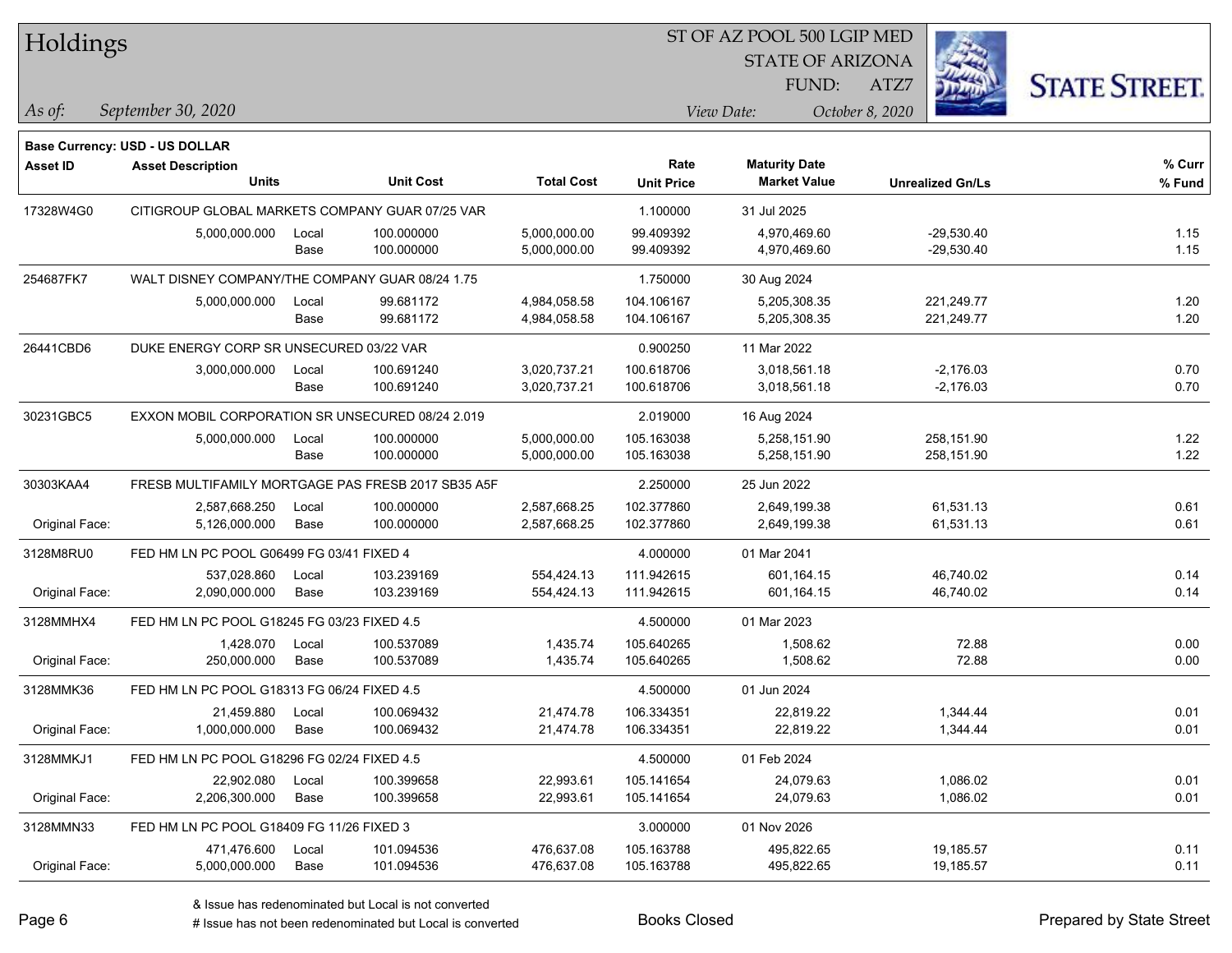| Holdings |
|----------|
|          |

STATE OF ARIZONA

ATZ7



*September 30, 2020 As of: View Date: October 8, 2020*

**Base Currency: USD - US DOLLAR**

FUND:

| <b>Asset ID</b> | <b>Asset Description</b><br><b>Units</b>    |       | <b>Unit Cost</b> | <b>Total Cost</b> | Rate<br><b>Unit Price</b> | <b>Maturity Date</b><br><b>Market Value</b> | <b>Unrealized Gn/Ls</b> | % Curr<br>% Fund |
|-----------------|---------------------------------------------|-------|------------------|-------------------|---------------------------|---------------------------------------------|-------------------------|------------------|
| 3128MMQT3       | FED HM LN PC POOL G18465 FG 05/28 FIXED 2.5 |       |                  |                   | 2.500000                  | 01 May 2028                                 |                         |                  |
|                 | 1,368,199.700                               | Local | 101.664674       | 1,390,975.76      | 104.727288                | 1,432,878.44                                | 41,902.68               | 0.33             |
| Original Face:  | 5,000,000.000                               | Base  | 101.664674       | 1,390,975.76      | 104.727288                | 1,432,878.44                                | 41,902.68               | 0.33             |
| 3128PMY87       | FED HM LN PC POOL J09735 FG 06/24 FIXED 4.5 |       |                  |                   | 4.500000                  | 01 Jun 2024                                 |                         |                  |
|                 | 19,740.420                                  | Local | 100.706115       | 19,879.81         | 106.161676                | 20,956.76                                   | 1,076.95                | 0.00             |
| Original Face:  | 1,000,000.000                               | Base  | 100.706115       | 19,879.81         | 106.161676                | 20,956.76                                   | 1,076.95                | 0.00             |
| 3128PR3M9       | FED HM LN PC POOL J12604 FG 07/25 FIXED 4   |       |                  |                   | 4.000000                  | 01 Jul 2025                                 |                         |                  |
|                 | 230,728.560                                 | Local | 100.935472       | 232,886.96        | 106.051488                | 244,691.07                                  | 11,804.11               | 0.06             |
| Original Face:  | 6,000,000.000                               | Base  | 100.935472       | 232,886.96        | 106.051488                | 244,691.07                                  | 11,804.11               | 0.06             |
| 3128PSKA4       | FED HM LN PC POOL J12989 FG 09/25 FIXED 3.5 |       |                  |                   | 3.500000                  | 01 Sep 2025                                 |                         |                  |
|                 | 228,386.350                                 | Local | 101.238931       | 231,215.90        | 105.933770                | 241,938.27                                  | 10,722.37               | 0.06             |
| Original Face:  | 5,000,000.000                               | Base  | 101.238931       | 231,215.90        | 105.933770                | 241,938.27                                  | 10,722.37               | 0.06             |
| 31292LFA8       | FED HM LN PC POOL C03761 FG 02/42 FIXED 3.5 |       |                  |                   | 3.500000                  | 01 Feb 2042                                 |                         |                  |
|                 | 1,332,763.950                               | Local | 103.585158       | 1,380,545.65      | 107.948032                | 1,438,692.46                                | 58,146.81               | 0.33             |
| Original Face:  | 5,000,000.000                               | Base  | 103.585158       | 1,380,545.65      | 107.948032                | 1,438,692.46                                | 58,146.81               | 0.33             |
| 312936EV5       | FED HM LN PC POOL A89148 FG 10/39 FIXED 4   |       |                  |                   | 4.000000                  | 01 Oct 2039                                 |                         |                  |
|                 | 939,672.190                                 | Local | 103.463024       | 972,213.26        | 110.535845                | 1,038,674.60                                | 66,461.34               | 0.24             |
| Original Face:  | 5,700,000.000                               | Base  | 103.463024       | 972,213.26        | 110.535845                | 1,038,674.60                                | 66,461.34               | 0.24             |
| 312944H79       | FED HM LN PC POOL A95654 FG 12/40 FIXED 4   |       |                  |                   | 4.000000                  | 01 Dec 2040                                 |                         |                  |
|                 | 409.698.400                                 | Local | 103.226159       | 422,915.92        | 111.917725                | 458,525.13                                  | 35,609.21               | 0.11             |
| Original Face:  | 2,000,000.000                               | Base  | 103.226159       | 422,915.92        | 111.917725                | 458,525.13                                  | 35,609.21               | 0.11             |
| 3133EL4W1       | FEDERAL FARM CREDIT BANK BONDS 08/25 0.61   |       |                  |                   | 0.610000                  | 25 Aug 2025                                 |                         |                  |
|                 | 3,000,000.000                               | Local | 99.956765        | 2,998,702.94      | 99.849922                 | 2,995,497.66                                | $-3,205.28$             | 0.69             |
|                 |                                             | Base  | 99.956765        | 2,998,702.94      | 99.849922                 | 2,995,497.66                                | $-3,205.28$             | 0.69             |
| 3133ELE67       | FEDERAL FARM CREDIT BANK BONDS 06/24 0.58   |       |                  |                   | 0.580000                  | 03 Jun 2024                                 |                         |                  |
|                 | 5,000,000.000                               | Local | 100.000000       | 5,000,000.00      | 100.158370                | 5,007,918.50                                | 7,918.50                | 1.16             |
|                 |                                             | Base  | 100.000000       | 5,000,000.00      | 100.158370                | 5,007,918.50                                | 7,918.50                | 1.16             |
| 3133ELTC8       | FEDERAL FARM CREDIT BANK BONDS 03/25 1.125  |       |                  |                   | 1.125000                  | 17 Mar 2025                                 |                         |                  |
|                 | 3,000,000.000                               | Local | 100.010981       | 3,000,329.43      | 100.198117                | 3,005,943.51                                | 5,614.08                | 0.70             |
|                 |                                             | Base  | 100.010981       | 3,000,329.43      | 100.198117                | 3,005,943.51                                | 5,614.08                | 0.70             |

A ISSUE ISSUE ISSUE ISSUE ISSUE ISSUE ISSUE ISSUE ISSUE ISSUE ISSUE ISSUE ISSUE ISSUE ISSUE ISSUE ISSUE ISSUE I<br>
# Issue has not been redenominated but Local is converted **BOOKS** Closed **Prepared by State Street**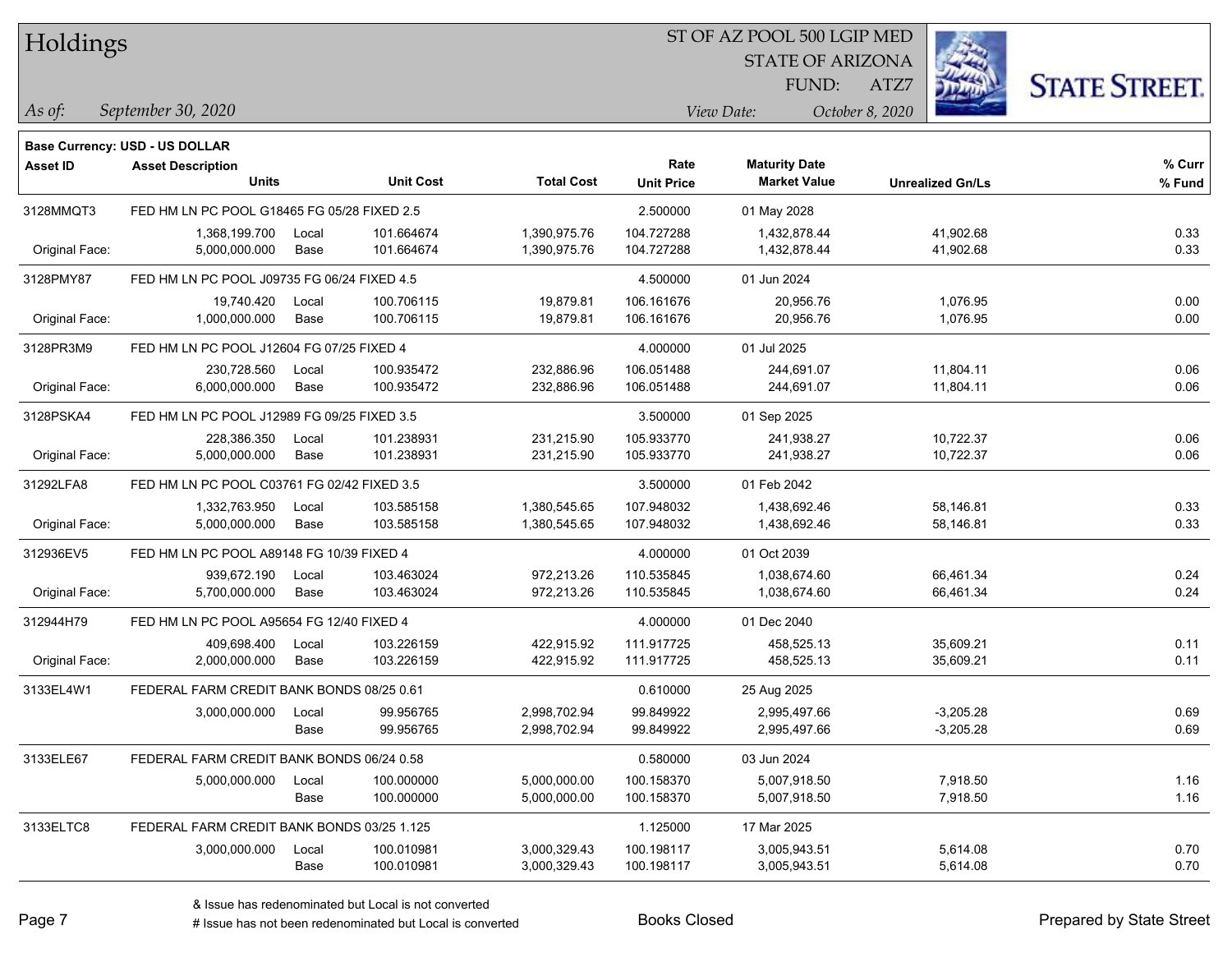| Holdings |
|----------|
|----------|

STATE OF ARIZONA FUND:

ATZ7



*September 30, 2020 As of: View Date: October 8, 2020*

**Base Currency: USD - US DOLLAR**

| <b>Asset ID</b> | <b>Asset Description</b>                  |       |                  |                   | Rate              | <b>Maturity Date</b> |                         | % Curr |
|-----------------|-------------------------------------------|-------|------------------|-------------------|-------------------|----------------------|-------------------------|--------|
|                 | <b>Units</b>                              |       | <b>Unit Cost</b> | <b>Total Cost</b> | <b>Unit Price</b> | <b>Market Value</b>  | <b>Unrealized Gn/Ls</b> | % Fund |
| 3133ELX33       | FEDERAL FARM CREDIT BANK BONDS 07/25 0.69 |       |                  |                   | 0.690000          | 22 Jul 2025          |                         |        |
|                 | 3,000,000.000                             | Local | 99.959615        | 2,998,788.46      | 99.926395         | 2,997,791.85         | $-996.61$               | 0.69   |
|                 |                                           | Base  | 99.959615        | 2,998,788.46      | 99.926395         | 2,997,791.85         | $-996.61$               | 0.69   |
| 3134GVB31       | FREDDIE MAC NOTES 05/25 0.75              |       |                  |                   | 0.750000          | 28 May 2025          |                         |        |
|                 | 3,000,000.000                             | Local | 100.000000       | 3,000,000.00      | 100.077369        | 3,002,321.07         | 2,321.07                | 0.69   |
|                 |                                           | Base  | 100.000000       | 3,000,000.00      | 100.077369        | 3,002,321.07         | 2,321.07                | 0.69   |
| 3134GW3B0       | FREDDIE MAC NOTES 09/25 0.7               |       |                  |                   | 0.700000          | 02 Sep 2025          |                         |        |
|                 | 3,000,000.000                             | Local | 100.000000       | 3,000,000.00      | 100.032915        | 3,000,987.45         | 987.45                  | 0.69   |
|                 |                                           | Base  | 100.000000       | 3,000,000.00      | 100.032915        | 3,000,987.45         | 987.45                  | 0.69   |
| 3135G0U92       | <b>FANNIE MAE NOTES 01/22 2.625</b>       |       |                  |                   | 2.625000          | 11 Jan 2022          |                         |        |
|                 | 2,000,000.000                             | Local | 99.969321        | 1,999,386.42      | 103.184000        | 2,063,680.00         | 64,293.58               | 0.48   |
|                 |                                           | Base  | 99.969321        | 1,999,386.42      | 103.184000        | 2,063,680.00         | 64,293.58               | 0.48   |
| 3136ALSW2       | FANNIE MAE FNR 2014 68 MA                 |       |                  |                   | 3.000000          | 25 Nov 2040          |                         |        |
|                 | 1,469,309.970                             | Local | 101.876622       | 1,496,883.37      | 102.797280        | 1,510,410.68         | 13,527.31               | 0.35   |
| Original Face:  | 5,300,000.000                             | Base  | 101.876622       | 1,496,883.37      | 102.797280        | 1,510,410.68         | 13,527.31               | 0.35   |
| 3136B7L41       | FANNIE MAE FNR 2019 77 LV                 |       |                  |                   | 3.000000          | 25 May 2031          |                         |        |
|                 | 2,830,742.700                             | Local | 102.811280       | 2,910,322.81      | 105.267340        | 2,979,847.54         | 69,524.73               | 0.69   |
| Original Face:  | 3,000,000.000                             | Base  | 102.811280       | 2,910,322.81      | 105.267340        | 2,979,847.54         | 69,524.73               | 0.69   |
| 3136BBHC9       | FANNIE MAE FNR 2020 54 GY                 |       |                  |                   | 2.000000          | 25 Jun 2044          |                         |        |
|                 | 2,968,936.020                             | Local | 102.668414       | 3,048,159.51      | 102.815030        | 3,052,512.46         | 4,352.95                | 0.71   |
| Original Face:  | 3,000,000.000                             | Base  | 102.668414       | 3,048,159.51      | 102.815030        | 3,052,512.46         | 4,352.95                | 0.71   |
| 3136G4D75       | FANNIE MAE NOTES 07/25 0.6                |       |                  |                   | 0.600000          | 29 Jul 2025          |                         |        |
|                 | 3,000,000.000                             | Local | 100.000000       | 3,000,000.00      | 99.824449         | 2,994,733.47         | $-5,266.53$             | 0.69   |
|                 |                                           | Base  | 100.000000       | 3,000,000.00      | 99.824449         | 2,994,733.47         | $-5,266.53$             | 0.69   |
| 3137BDYM2       | FREDDIE MAC FHR 4387 E                    |       |                  |                   | 2.000000          | 15 Nov 2028          |                         |        |
|                 | 2,379,662.810                             | Local | 99.815131        | 2,375,263.56      | 102.602290        | 2,441,588.54         | 66,324.98               | 0.57   |
| Original Face:  | 8,190,000.000                             | Base  | 99.815131        | 2,375,263.56      | 102.602290        | 2,441,588.54         | 66,324.98               | 0.57   |
| 3137BG5C9       | FREDDIE MAC FHR 4425 VL                   |       |                  |                   | 4.000000          | 15 Mar 2026          |                         |        |
|                 | 663,998.850                               | Local | 104.371298       | 693,024.22        | 103.646210        | 688,209.64           | $-4,814.58$             | 0.16   |
| Original Face:  | 1,212,000.000                             | Base  | 104.371298       | 693,024.22        | 103.646210        | 688,209.64           | -4,814.58               | 0.16   |

A ISSUE ISSUE ISSUE ISSUE ISSUE ISSUE ISSUE ISSUE ISSUE ISSUE ISSUE ISSUE ISSUE ISSUE ISSUE ISSUE ISSUE ISSUE I<br>
# Issue has not been redenominated but Local is converted **BOOKS** Closed **Prepared by State Street**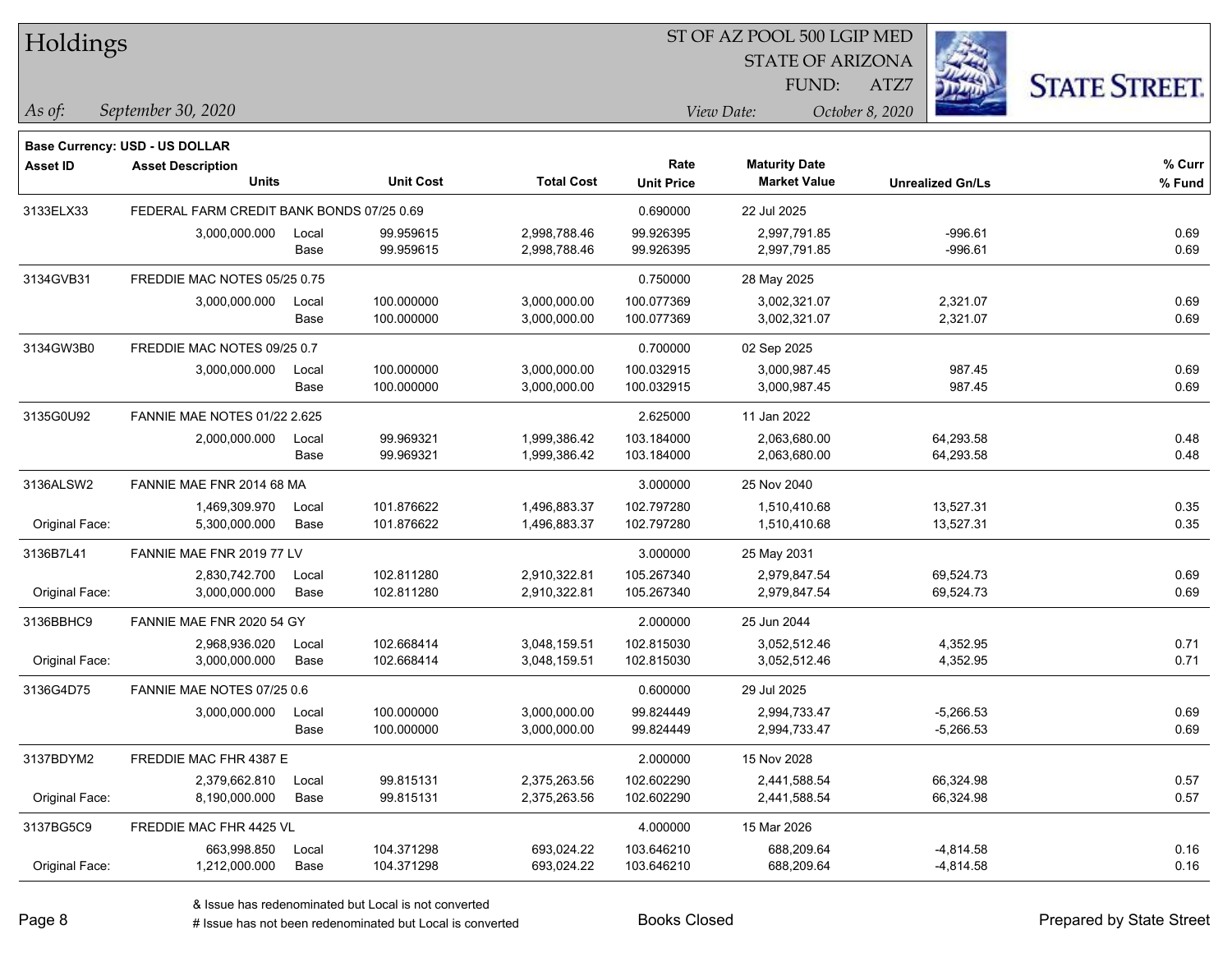| Holdings |  |
|----------|--|
|----------|--|

STATE OF ARIZONA FUND:

ATZ7



*September 30, 2020 As of: View Date: October 8, 2020*

**Base Currency: USD - US DOLLAR**

| Asset ID       | <b>Asset Description</b>             |       |                         |                   | Rate              | <b>Maturity Date</b> |                         | % Curr |
|----------------|--------------------------------------|-------|-------------------------|-------------------|-------------------|----------------------|-------------------------|--------|
|                | <b>Units</b>                         |       | <b>Unit Cost</b>        | <b>Total Cost</b> | <b>Unit Price</b> | <b>Market Value</b>  | <b>Unrealized Gn/Ls</b> | % Fund |
| 3137EAEC9      | FREDDIE MAC NOTES 08/21 1.125        |       |                         |                   | 1.125000          | 12 Aug 2021          |                         |        |
|                | 2,000,000.000                        | Local | 99.912366               | 1,998,247.31      | 100.846764        | 2,016,935.28         | 18,687.97               | 0.47   |
|                |                                      | Base  | 99.912366               | 1,998,247.31      | 100.846764        | 2,016,935.28         | 18,687.97               | 0.47   |
| 3137FVUG5      | FREDDIE MAC FHR 5016 BA              |       |                         |                   | 2.000000          | 25 Sep 2044          |                         |        |
|                | 2,988,777.600                        | Local | 102.716948              | 3,069,981.13      | 102.361500        | 3,059,357.58         | $-10,623.55$            | 0.71   |
| Original Face: | 3,000,000.000                        | Base  | 102.716948              | 3,069,981.13      | 102.361500        | 3,059,357.58         | $-10,623.55$            | 0.71   |
| 3138L9ZC9      | FNMA POOL AM8838 FN 09/21 FIXED 2.48 |       |                         |                   | 2.480000          | 01 Sep 2021          |                         |        |
|                | 0.010                                |       | Local -5,644,800.000000 | $-564.48$         | 100.000000        | 0.01                 | 564.49                  | 0.00   |
| Original Face: | 2,000,000.000                        |       | Base -5,644,800.000000  | $-564.48$         | 100.000000        | 0.01                 | 564.49                  | 0.00   |
| 3138MFUC9      | FNMA POOL AQ0578 FN 11/27 FIXED 2.5  |       |                         |                   | 2.500000          | 01 Nov 2027          |                         |        |
|                | 360,936.890                          | Local | 101.080045              | 364,835.17        | 105.588305        | 381,107.14           | 16,271.97               | 0.09   |
| Original Face: | 1,500,000.000                        | Base  | 101.080045              | 364,835.17        | 105.588305        | 381,107.14           | 16,271.97               | 0.09   |
| 31403DHB8      | FNMA POOL 745526 FN 05/21 FIXED VAR  |       |                         |                   | 6.000000          | 01 May 2021          |                         |        |
|                | 3,226.350                            | Local | 100.095154              | 3,229.42          | 100.777440        | 3,251.43             | 22.01                   | 0.00   |
| Original Face: | 2,500,000.000                        | Base  | 100.095154              | 3,229.42          | 100.777440        | 3,251.43             | 22.01                   | 0.00   |
| 31412QBF5      | FNMA POOL 931638 FN 07/39 FIXED 4.5  |       |                         |                   | 4.500000          | 01 Jul 2039          |                         |        |
|                | 48,948.930                           | Local | 101.409142              | 49,638.69         | 112.097075        | 54,870.32            | 5,231.63                | 0.01   |
| Original Face: | 983,845.000                          | Base  | 101.409142              | 49,638.69         | 112.097075        | 54,870.32            | 5,231.63                | 0.01   |
| 31413MFY8      | FNMA POOL 949383 FN 08/22 FIXED 6    |       |                         |                   | 6.000000          | 01 Aug 2022          |                         |        |
|                | 16,562.390                           | Local | 100.256062              | 16,604.80         | 103.063230        | 17,069.73            | 464.93                  | 0.00   |
| Original Face: | 1.800.000.000                        | Base  | 100.256062              | 16,604.80         | 103.063230        | 17,069.73            | 464.93                  | 0.00   |
| 31416B6K9      | FNMA POOL 995574 FN 11/21 FIXED VAR  |       |                         |                   | 4.500000          | 01 Nov 2021          |                         |        |
|                | 335.370                              | Local | 100.494976              | 337.03            | 99.974119         | 335.28               | $-1.75$                 | 0.00   |
| Original Face: | 3,350,000.000                        | Base  | 100.494976              | 337.03            | 99.974119         | 335.28               | $-1.75$                 | 0.00   |
| 31416XE97      | FNMA POOL AB1959 FN 12/40 FIXED 4    |       |                         |                   | 4.000000          | 01 Dec 2040          |                         |        |
|                | 1,147,946.540                        | Local | 103.560909              | 1,188,823.87      | 110.488490        | 1,268,348.80         | 79,524.93               | 0.29   |
| Original Face: | 5,200,000.000                        | Base  | 103.560909              | 1,188,823.87      | 110.488490        | 1,268,348.80         | 79,524.93               | 0.29   |
| 31417AU98      | FNMA POOL AB4207 FN 01/27 FIXED 2.5  |       |                         |                   | 2.500000          | 01 Jan 2027          |                         |        |
|                | 431,429.960                          | Local | 101.192954              | 436,576.72        | 105.749582        | 456,235.38           | 19,658.66               | 0.11   |
| Original Face: | 2.680.283.000                        | Base  | 101.192954              | 436,576.72        | 105.749582        | 456,235.38           | 19,658.66               | 0.11   |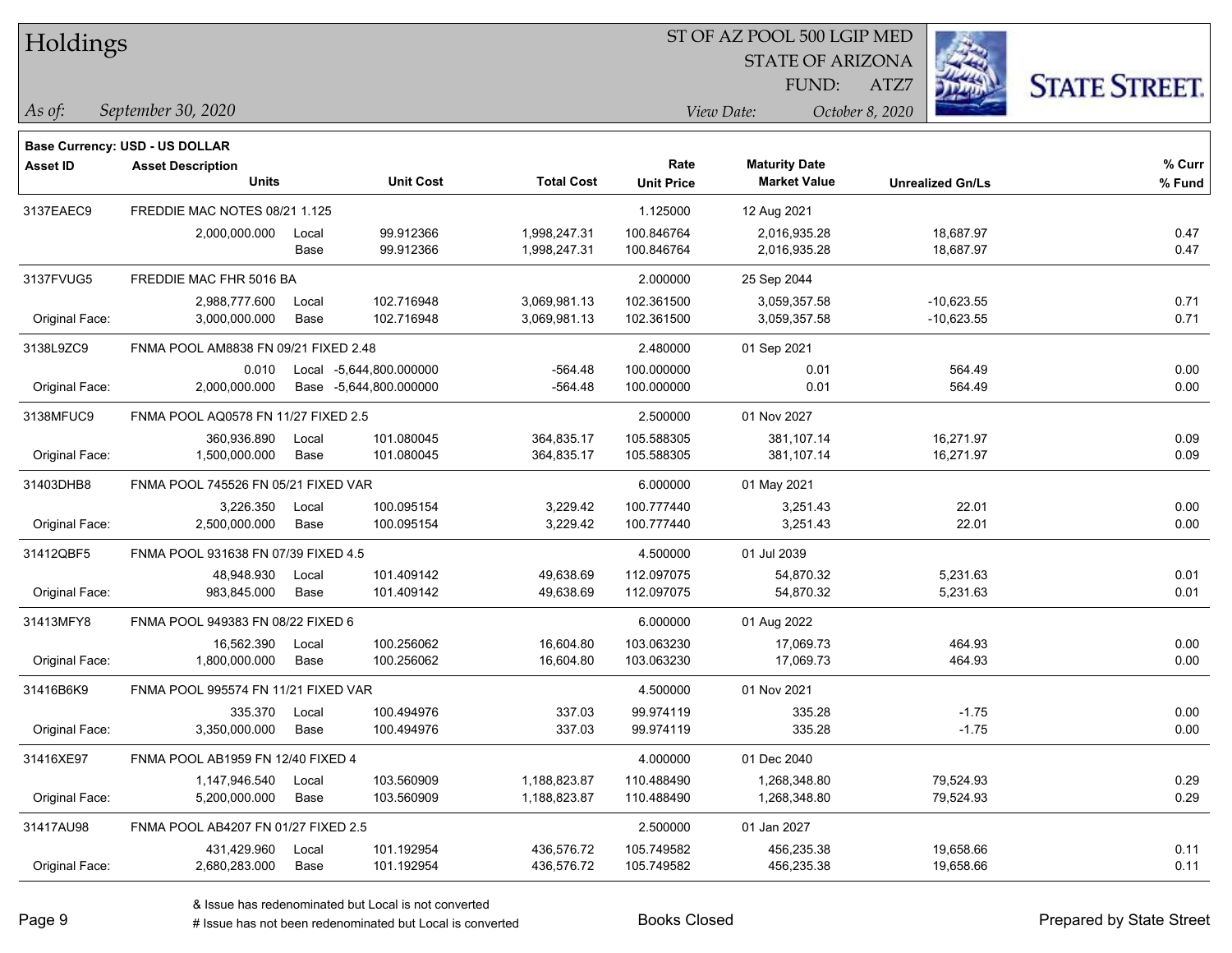| Holdings |
|----------|
|          |

STATE OF ARIZONA FUND:

ATZ7



*September 30, 2020 As of: View Date: October 8, 2020*

**Base Currency: USD - US DOLLAR**

| <b>Asset ID</b> | <b>Asset Description</b>            |       |                  |                   | Rate              | <b>Maturity Date</b> |                         | % Curr |
|-----------------|-------------------------------------|-------|------------------|-------------------|-------------------|----------------------|-------------------------|--------|
|                 | <b>Units</b>                        |       | <b>Unit Cost</b> | <b>Total Cost</b> | <b>Unit Price</b> | <b>Market Value</b>  | <b>Unrealized Gn/Ls</b> | % Fund |
| 31417CUR4       | FNMA POOL AB5991 FN 08/27 FIXED 2.5 |       |                  |                   | 2.500000          | 01 Aug 2027          |                         |        |
|                 | 3,233,425.650                       | Local | 101.804436       | 3,291,770.76      | 104.673227        | 3,384,530.97         | 92,760.21               | 0.78   |
| Original Face:  | 15,000,000.000                      | Base  | 101.804436       | 3,291,770.76      | 104.673227        | 3,384,530.97         | 92,760.21               | 0.78   |
| 31417GSE7       | FNMA POOL AB9516 FN 05/28 FIXED 2.5 |       |                  |                   | 2.500000          | 01 May 2028          |                         |        |
|                 | 1,244,245.380                       | Local | 101.013782       | 1,256,859.32      | 104.665960        | 1,302,301.37         | 45,442.05               | 0.30   |
| Original Face:  | 4,200,000.000                       | Base  | 101.013782       | 1,256,859.32      | 104.665960        | 1,302,301.37         | 45,442.05               | 0.30   |
| 31417SXR6       | FNMA POOL AC6087 FN 11/24 FIXED 5   |       |                  |                   | 5.000000          | 01 Nov 2024          |                         |        |
|                 | 75,030.110                          | Local | 101.460973       | 76,126.28         | 105.602101        | 79,233.37            | 3,107.09                | 0.02   |
| Original Face:  | 1,500,000.000                       | Base  | 101.460973       | 76,126.28         | 105.602101        | 79,233.37            | 3,107.09                | 0.02   |
| 31417VTG8       | FNMA POOL AC8650 FN 01/25 FIXED 4   |       |                  |                   | 4.000000          | 01 Jan 2025          |                         |        |
|                 | 109,393.180                         | Local | 100.903694       | 110,381.76        | 106.020290        | 115,978.97           | 5,597.21                | 0.03   |
| Original Face:  | 3,200,000.000                       | Base  | 100.903694       | 110,381.76        | 106.020290        | 115,978.97           | 5,597.21                | 0.03   |
| 31418ACU0       | FNMA POOL MA0982 FN 02/27 FIXED 3.5 |       |                  |                   | 3.500000          | 01 Feb 2027          |                         |        |
|                 | 100,509.280                         | Local | 102.324601       | 102,845.72        | 105.893109        | 106,432.40           | 3,586.68                | 0.02   |
| Original Face:  | 765,534.000                         | Base  | 102.324601       | 102,845.72        | 105.893109        | 106,432.40           | 3,586.68                | 0.02   |
| 31418AHW1       | FNMA POOL MA1144 FN 08/27 FIXED 2.5 |       |                  |                   | 2.500000          | 01 Aug 2027          |                         |        |
|                 | 933,788.960                         | Local | 101.801141       | 950,607.82        | 104.633757        | 977,058.47           | 26,450.65               | 0.23   |
| Original Face:  | 5,157,070.000                       | Base  | 101.801141       | 950,607.82        | 104.633757        | 977,058.47           | 26,450.65               | 0.23   |
| 31418RFS5       | FNMA POOL AD3776 FN 03/25 FIXED 4.5 |       |                  |                   | 4.500000          | 01 Mar 2025          |                         |        |
|                 | 122,392.450                         | Local | 101.079764       | 123,714.00        | 106.162435        | 129,934.81           | 6,220.81                | 0.03   |
| Original Face:  | 5,000,000.000                       | Base  | 101.079764       | 123,714.00        | 106.162435        | 129,934.81           | 6,220.81                | 0.03   |
| 31419AJM0       | FNMA POOL AE0267 FN 08/25 FIXED VAR |       |                  |                   | 4.000000          | 01 Aug 2025          |                         |        |
|                 | 208,190.600                         | Local | 101.526884       | 211,369.43        | 105.968882        | 220,617.25           | 9,247.82                | 0.05   |
| Original Face:  | 5,000,000.000                       | Base  | 101.526884       | 211,369.43        | 105.968882        | 220,617.25           | 9,247.82                | 0.05   |
| 31419BBT1       | FNMA POOL AE0949 FN 02/41 FIXED VAR |       |                  |                   | 4.000000          | 01 Feb 2041          |                         |        |
|                 | 305,313.160                         | Local | 103.357258       | 315,563.31        | 110.147205        | 336,293.91           | 20,730.60               | 0.08   |
| Original Face:  | 2,000,000.000                       | Base  | 103.357258       | 315,563.31        | 110.147205        | 336,293.91           | 20,730.60               | 0.08   |
| 31419CZL0       | FNMA POOL AE2546 FN 09/40 FIXED 4.5 |       |                  |                   | 4.500000          | 01 Sep 2040          |                         |        |
|                 | 163,506.100                         | Local | 103.192015       | 168,725.24        | 110.776625        | 181,126.54           | 12,401.30               | 0.04   |
| Original Face:  | 5,000,000.000                       | Base  | 103.192015       | 168,725.24        | 110.776625        | 181,126.54           | 12,401.30               | 0.04   |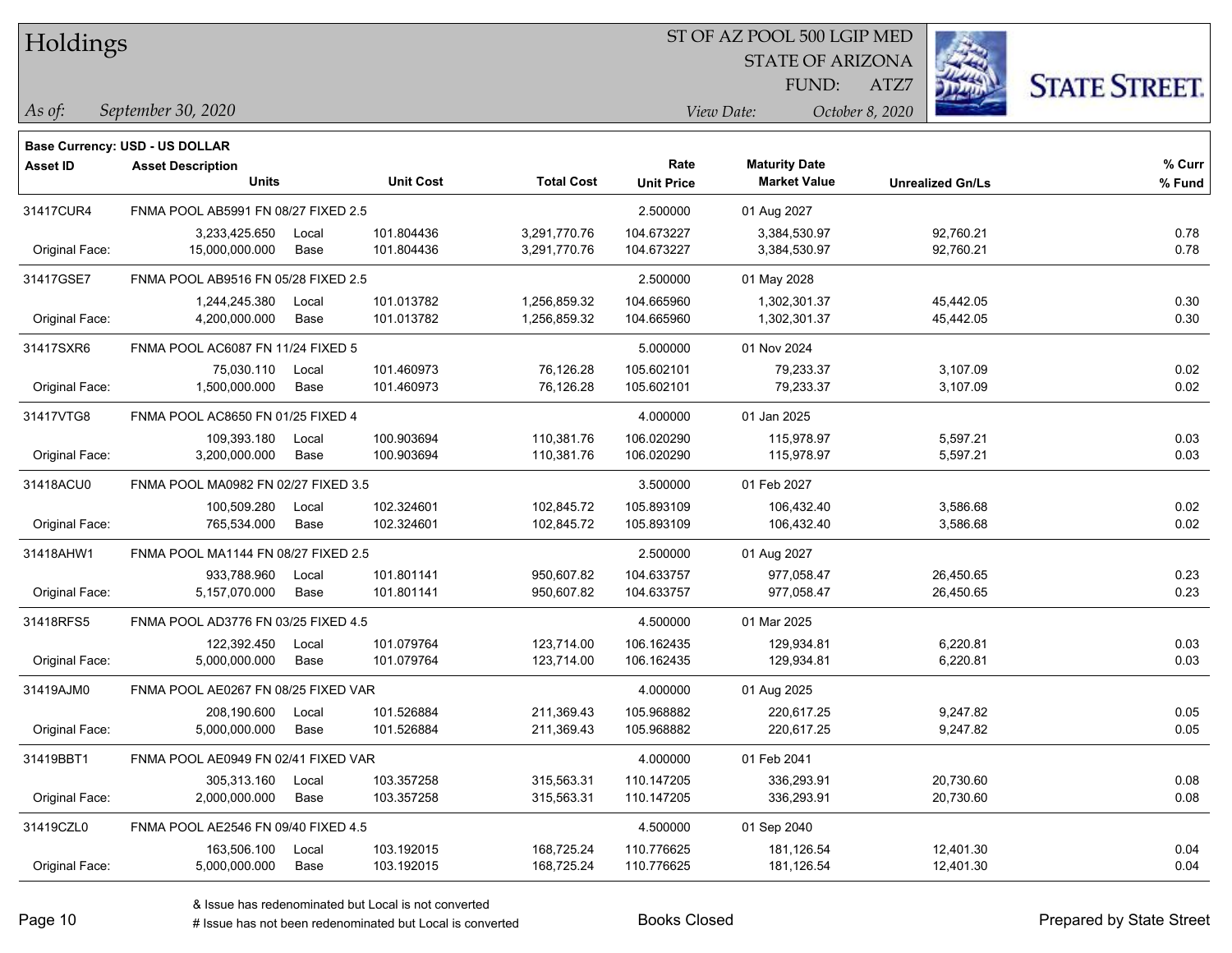Holdings

#### ST OF AZ POOL 500 LGIP MED

STATE OF ARIZONA

ATZ7



*September 30, 2020 As of: View Date: October 8, 2020*

**Base Currency: USD - US DOLLAR**

FUND:

| <b>Asset ID</b> | <b>Asset Description</b>                       |       |                  |                   | Rate              | <b>Maturity Date</b> |                         | % Curr |
|-----------------|------------------------------------------------|-------|------------------|-------------------|-------------------|----------------------|-------------------------|--------|
|                 | <b>Units</b>                                   |       | <b>Unit Cost</b> | <b>Total Cost</b> | <b>Unit Price</b> | <b>Market Value</b>  | <b>Unrealized Gn/Ls</b> | % Fund |
| 31419JM47       | FNMA POOL AE7578 FN 11/40 FIXED 4.5            |       |                  |                   | 4.500000          | 01 Nov 2040          |                         |        |
|                 | 1,702,225.520                                  | Local | 106.320318       | 1,809,811.58      | 111.925064        | 1,905,217.00         | 95,405.42               | 0.44   |
| Original Face:  | 14,750,000.000                                 | Base  | 106.320318       | 1,809,811.58      | 111.925064        | 1,905,217.00         | 95,405.42               | 0.44   |
| 31419KU78       | FNMA POOL AE8705 FN 11/25 FIXED 3              |       |                  |                   | 3.000000          | 01 Nov 2025          |                         |        |
|                 | 155,275.880                                    | Local | 100.873684       | 156,632.50        | 105.059160        | 163.131.54           | 6,499.04                | 0.04   |
| Original Face:  | 2,000,000.000                                  | Base  | 100.873684       | 156,632.50        | 105.059160        | 163,131.54           | 6,499.04                | 0.04   |
| 375558BU6       | GILEAD SCIENCES INC SR UNSECURED 09/21 VAR     |       |                  |                   | 0.357628          | 17 Sep 2021          |                         |        |
|                 | 5,000,000.000                                  | Local | 100.000000       | 5,000,000.00      | 99.990056         | 4,999,502.80         | $-497.20$               | 1.16   |
|                 |                                                | Base  | 100.000000       | 5,000,000.00      | 99.990056         | 4,999,502.80         | $-497.20$               | 1.16   |
| 38378KBF5       | GOVERNMENT NATIONAL MORTGAGE A GNR 2013 30 A   |       |                  |                   | 1.500000          | 16 May 2042          |                         |        |
|                 | 1,941,274.480                                  | Local | 98.908730        | 1,920,089.93      | 100.396360        | 1,948,968.92         | 28,878.99               | 0.45   |
| Original Face:  | 4,000,000.000                                  | Base  | 98.908730        | 1,920,089.93      | 100.396360        | 1,948,968.92         | 28,878.99               | 0.45   |
| 38378KDJ5       | GOVERNMENT NATIONAL MORTGAGE A GNR 2013 46 AB  |       |                  |                   | 1.723000          | 16 Aug 2042          |                         |        |
|                 | 383,680.360                                    | Local | 99.174860        | 380,514.46        | 100.687840        | 386,319.47           | 5,805.01                | 0.09   |
| Original Face:  | 1,900,000.000                                  | Base  | 99.174860        | 380,514.46        | 100.687840        | 386,319.47           | 5,805.01                | 0.09   |
| 38379KTC2       | GOVERNMENT NATIONAL MORTGAGE A GNR 2015 85 AF  |       |                  |                   | 2.400000          | 16 May 2044          |                         |        |
|                 | 1,385,144.260                                  | Local | 99.580327        | 1,379,331.19      | 101.736410        | 1,409,196.04         | 29,864.85               | 0.33   |
| Original Face:  | 3,050,000.000                                  | Base  | 99.580327        | 1,379,331.19      | 101.736410        | 1,409,196.04         | 29,864.85               | 0.33   |
| 38379U5P7       | GOVERNMENT NATIONAL MORTGAGE A GNR 2017 20 AG  |       |                  |                   | 2.000000          | 16 Aug 2048          |                         |        |
|                 | 2,392,453.530                                  | Local | 99.335155        | 2,376,547.42      | 101.750640        | 2,434,336.78         | 57,789.36               | 0.56   |
| Original Face:  | 3,000,000.000                                  | Base  | 99.335155        | 2,376,547.42      | 101.750640        | 2,434,336.78         | 57,789.36               | 0.56   |
| 38380HX49       | GOVERNMENT NATIONAL MORTGAGE A GNR 2017 165 MD |       |                  |                   | 2.250000          | 20 Nov 2042          |                         |        |
|                 | 734,961.300                                    | Local | 99.871884        | 734,019.70        | 100.661420        | 739,822.48           | 5,802.78                | 0.17   |
| Original Face:  | 5,000,000.000                                  | Base  | 99.871884        | 734,019.70        | 100.661420        | 739,822.48           | 5,802.78                | 0.17   |
| 38380LD26       | GOVERNMENT NATIONAL MORTGAGE A GNR 2019 H15 GA |       |                  |                   | 2.250000          | 20 Aug 2069          |                         |        |
|                 | 1,649,967.330                                  | Local | 102.896432       | 1,697,757.51      | 104.017427        | 1,716,253.56         | 18,496.05               | 0.40   |
| Original Face:  | 3,000,000.000                                  | Base  | 102.896432       | 1,697,757.51      | 104.017427        | 1,716,253.56         | 18,496.05               | 0.40   |
| 38380LN25       | GOVERNMENT NATIONAL MORTGAGE A GNR 2019 H18 KA |       |                  |                   | 2.200000          | 20 Nov 2069          |                         |        |
|                 | 738,283.810                                    | Local | 100.414849       | 741,346.57        | 103.228418        | 762,118.70           | 20,772.13               | 0.18   |
| Original Face:  | 1,000,000.000                                  | Base  | 100.414849       | 741,346.57        | 103.228418        | 762,118.70           | 20,772.13               | 0.18   |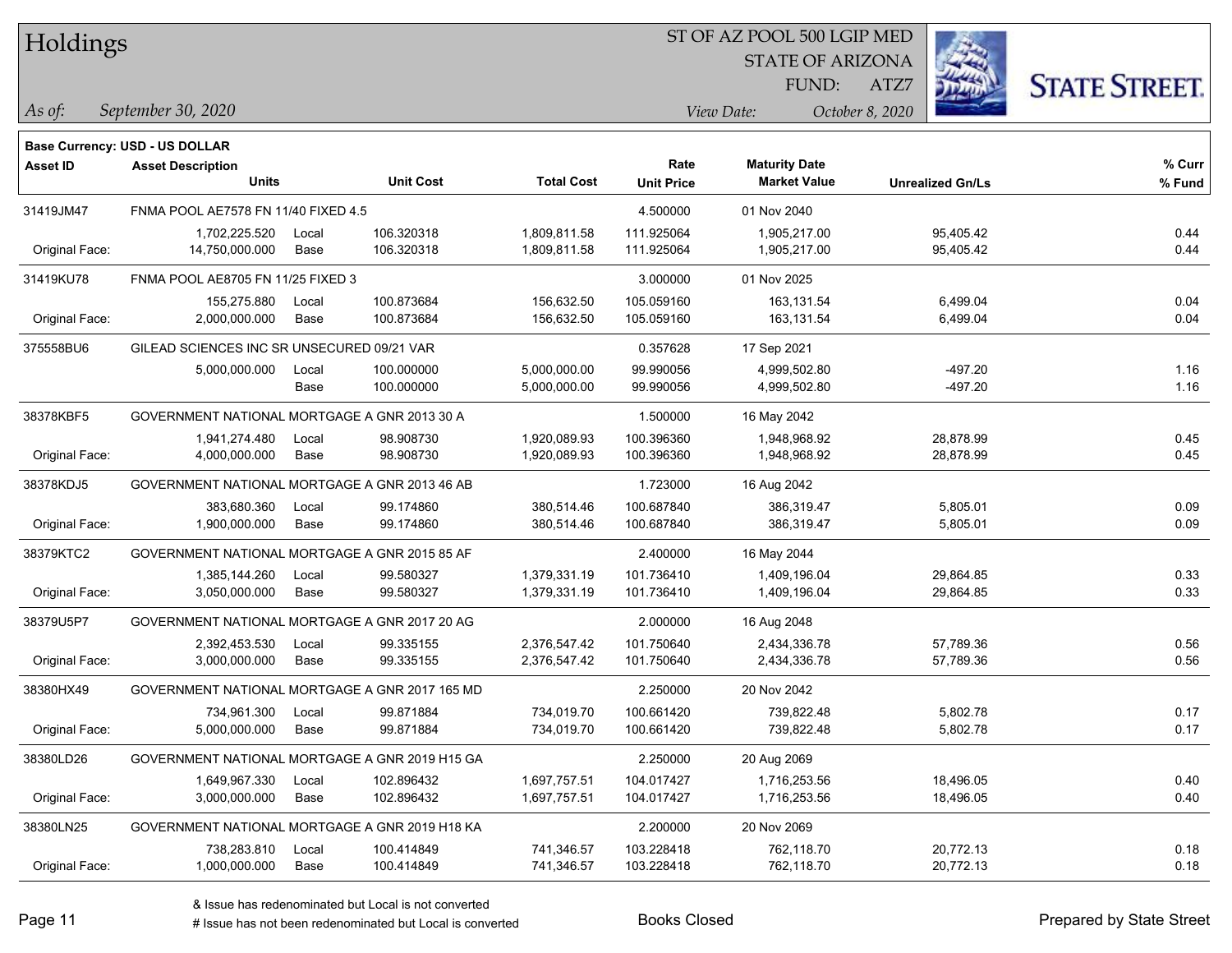| Holdings        |                                                 |       |                  |                   | ST OF AZ POOL 500 LGIP MED |                         |                         |                      |
|-----------------|-------------------------------------------------|-------|------------------|-------------------|----------------------------|-------------------------|-------------------------|----------------------|
|                 |                                                 |       |                  |                   |                            | <b>STATE OF ARIZONA</b> |                         |                      |
|                 |                                                 |       |                  |                   |                            | FUND:                   | ATZ7                    | <b>STATE STREET.</b> |
| As of:          | September 30, 2020                              |       |                  |                   |                            | View Date:              | October 8, 2020         |                      |
|                 | Base Currency: USD - US DOLLAR                  |       |                  |                   |                            |                         |                         |                      |
| <b>Asset ID</b> | <b>Asset Description</b>                        |       |                  |                   | Rate                       | <b>Maturity Date</b>    |                         | % Curr               |
|                 | <b>Units</b>                                    |       | <b>Unit Cost</b> | <b>Total Cost</b> | <b>Unit Price</b>          | <b>Market Value</b>     | <b>Unrealized Gn/Ls</b> | % Fund               |
| 438516CD6       | HONEYWELL INTERNATIONAL SR UNSECURED 08/22 VAR  |       |                  |                   | 0.497750                   | 19 Aug 2022             |                         |                      |
|                 | 3,000,000.000                                   | Local | 100.000000       | 3,000,000.00      | 100.079745                 | 3,002,392.35            | 2,392.35                | 0.69                 |
|                 |                                                 | Base  | 100.000000       | 3,000,000.00      | 100.079745                 | 3,002,392.35            | 2,392.35                | 0.69                 |
| 44932HAC7       | IBM CREDIT LLC SR UNSECURED 09/22 2.2           |       |                  |                   | 2.200000                   | 08 Sep 2022             |                         |                      |
|                 | 3,000,000.000                                   | Local | 100.000000       | 3,000,000.00      | 103.836659                 | 3,115,099.77            | 115,099.77              | 0.72                 |
|                 |                                                 | Base  | 100.000000       | 3,000,000.00      | 103.836659                 | 3,115,099.77            | 115,099.77              | 0.72                 |
| 45818WCL8       | INTER AMERICAN DEVEL BK SR UNSECURED 07/23 2.53 |       |                  |                   | 2.530000                   | 06 Jul 2023             |                         |                      |
|                 | 2,000,000.000                                   | Local | 100.000000       | 2,000,000.00      | 101.690582                 | 2,033,811.64            | 33,811.64               | 0.47                 |
|                 |                                                 | Base  | 100.000000       | 2,000,000.00      | 101.690582                 | 2,033,811.64            | 33,811.64               | 0.47                 |
| 459058HC0       | INTL BK RECON + DEVELOP SR UNSECURED 08/24 VAR  |       |                  |                   | 0.384360                   | 06 Aug 2024             |                         |                      |
|                 | 3,000,000.000                                   | Local | 100.074761       | 3,002,242.84      | 99.922633                  | 2,997,678.99            | $-4,563.85$             | 0.69                 |
|                 |                                                 | Base  | 100.074761       | 3,002,242.84      | 99.922633                  | 2,997,678.99            | $-4,563.85$             | 0.69                 |
| 45905U5V2       | INTL BK RECON + DEVELOP SR UNSECURED 01/25 1.7  |       |                  |                   | 1.700000                   | 31 Jan 2025             |                         |                      |
|                 | 5,000,000.000                                   | Local | 100.000000       | 5,000,000.00      | 101.521338                 | 5,076,066.90            | 76,066.90               | 1.18                 |
|                 |                                                 | Base  | 100.000000       | 5,000,000.00      | 101.521338                 | 5,076,066.90            | 76,066.90               | 1.18                 |
| 46625HRL6       | JPMORGAN CHASE + CO SR UNSECURED 05/23 2.7      |       |                  |                   | 2.700000                   | 18 May 2023             |                         |                      |
|                 | 3,000,000.000                                   | Local | 98.957625        | 2,968,728.75      | 105.602520                 | 3,168,075.60            | 199,346.85              | 0.73                 |
|                 |                                                 | Base  | 98.957625        | 2,968,728.75      | 105.602520                 | 3,168,075.60            | 199,346.85              | 0.73                 |
| 478160CN2       | JOHNSON + JOHNSON SR UNSECURED 09/25 0.55       |       |                  |                   | 0.550000                   | 01 Sep 2025             |                         |                      |
|                 | 2,000,000.000                                   | Local | 99.893238        | 1,997,864.76      | 100.030154                 | 2,000,603.08            | 2,738.32                | 0.46                 |
|                 |                                                 | Base  | 99.893238        | 1,997,864.76      | 100.030154                 | 2,000,603.08            | 2,738.32                | 0.46                 |
| 48128GG79       | JPMORGAN CHASE + CO SR UNSECURED 08/24 2.25     |       |                  |                   | 2.250000                   | 30 Aug 2024             |                         |                      |
|                 | 5,000,000.000                                   | Local | 100.000000       | 5,000,000.00      | 101.010125                 | 5.050.506.25            | 50,506.25               | 1.17                 |
|                 |                                                 | Base  | 100.000000       | 5,000,000.00      | 101.010125                 | 5,050,506.25            | 50,506.25               | 1.17                 |
| 48128GM49       | JPMORGAN CHASE + CO SR UNSECURED 11/24 VAR      |       |                  |                   | 2.300000                   | 27 Nov 2024             |                         |                      |
|                 | 3,000,000.000                                   | Local | 100.000000       | 3,000,000.00      | 100.764526                 | 3,022,935.78            | 22,935.78               | 0.70                 |
|                 |                                                 | Base  | 100.000000       | 3,000,000.00      | 100.764526                 | 3,022,935.78            | 22,935.78               | 0.70                 |
| 48128GV56       | JPMORGAN CHASE + CO SR UNSECURED 08/25 0.8      |       |                  |                   | 0.800000                   | 18 Aug 2025             |                         |                      |
|                 | 2,000,000.000                                   | Local | 100.000000       | 2,000,000.00      | 99.344399                  | 1,986,887.98            | $-13,112.02$            | 0.46                 |
|                 |                                                 | Base  | 100.000000       | 2,000,000.00      | 99.344399                  | 1,986,887.98            | $-13,112.02$            | 0.46                 |

 $\overline{\phantom{0}}$ 

 $\overline{\phantom{0}}$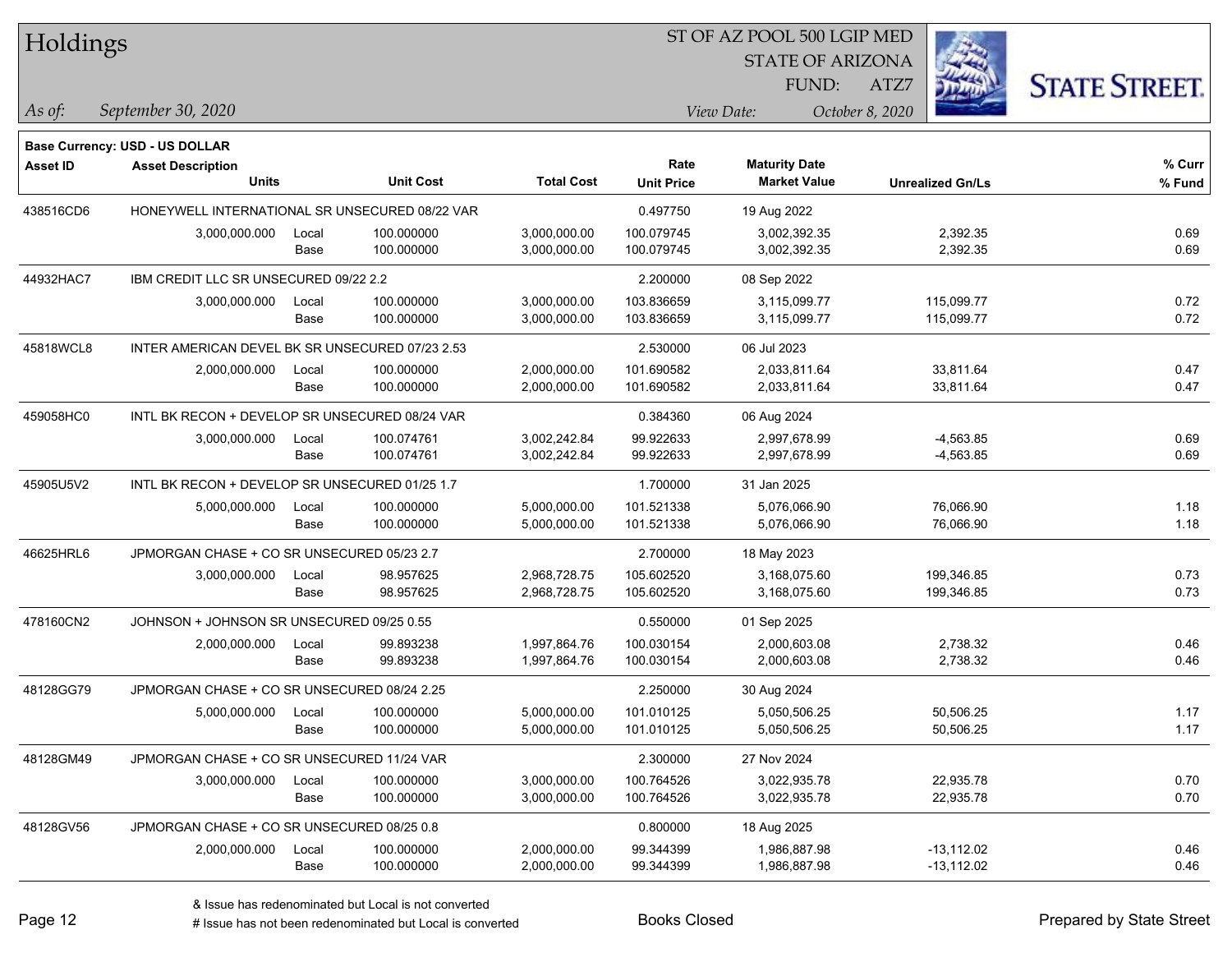| Holdings        |                                                    |       |                  |                   |                           | ST OF AZ POOL 500 LGIP MED                  |                         |                      |  |  |
|-----------------|----------------------------------------------------|-------|------------------|-------------------|---------------------------|---------------------------------------------|-------------------------|----------------------|--|--|
|                 |                                                    |       |                  |                   |                           | <b>STATE OF ARIZONA</b>                     |                         |                      |  |  |
|                 |                                                    |       |                  |                   |                           | FUND:                                       | ATZ7                    | <b>STATE STREET.</b> |  |  |
| As of:          | September 30, 2020                                 |       |                  |                   |                           | View Date:                                  | October 8, 2020         |                      |  |  |
|                 |                                                    |       |                  |                   |                           |                                             |                         |                      |  |  |
|                 | <b>Base Currency: USD - US DOLLAR</b>              |       |                  |                   |                           |                                             |                         |                      |  |  |
| <b>Asset ID</b> | <b>Asset Description</b><br><b>Units</b>           |       | <b>Unit Cost</b> | <b>Total Cost</b> | Rate<br><b>Unit Price</b> | <b>Maturity Date</b><br><b>Market Value</b> | <b>Unrealized Gn/Ls</b> | $%$ Curr<br>% Fund   |  |  |
| 49327M2Z6       | KEY BANK NA SR UNSECURED 03/23 1.25                |       |                  |                   | 1.250000                  | 10 Mar 2023                                 |                         |                      |  |  |
|                 | 3,000,000.000                                      | Local | 99.963695        | 2,998,910.86      | 101.847015                | 3,055,410.45                                | 56,499.59               | 0.71                 |  |  |
|                 |                                                    | Base  | 99.963695        | 2,998,910.86      | 101.847015                | 3,055,410.45                                | 56,499.59               | 0.71                 |  |  |
| 55279HAS9       | MANUF + TRADERS TRUST CO SR UNSECURED 01/21 VAR    |       |                  |                   | 0.514500                  | 25 Jan 2021                                 |                         |                      |  |  |
|                 | 5,000,000.000                                      | Local | 100.000000       | 5,000,000.00      | 100.089460                | 5,004,473.00                                | 4,473.00                | 1.16                 |  |  |
|                 |                                                    | Base  | 100.000000       | 5,000,000.00      | 100.089460                | 5,004,473.00                                | 4,473.00                | 1.16                 |  |  |
| 58769QAB7       | MERCEDES BENZ AUTO LEASE TRUST MBALT 2019 B A2     |       |                  |                   | 2.010000                  | 15 Dec 2021                                 |                         |                      |  |  |
|                 | 573,063.260                                        | Local | 99.996618        | 573,043.88        | 100.380110                | 575,241.53                                  | 2,197.65                | 0.13                 |  |  |
| Original Face:  | 1,000,000.000                                      | Base  | 99.996618        | 573,043.88        | 100.380110                | 575,241.53                                  | 2,197.65                | 0.13                 |  |  |
| 59217GEE5       | MET LIFE GLOB FUNDING I SECURED 144A 01/23 1.95    |       |                  |                   | 1.950000                  | 13 Jan 2023                                 |                         |                      |  |  |
|                 | 3,000,000.000                                      | Local | 99.967279        | 2,999,018.37      | 103.395843                | 3,101,875.29                                | 102,856.92              | 0.72                 |  |  |
|                 |                                                    | Base  | 99.967279        | 2,999,018.37      | 103.395843                | 3,101,875.29                                | 102,856.92              | 0.72                 |  |  |
| 637639AB1       | NATIONAL SECS CLEARING SR UNSECURED 144A 04/25 1.5 |       |                  |                   | 1.500000                  | 23 Apr 2025                                 |                         |                      |  |  |
|                 | 3,000,000.000                                      | Local | 99.820670        | 2,994,620.09      | 103.107073                | 3,093,212.19                                | 98,592.10               | 0.72                 |  |  |
|                 |                                                    | Base  | 99.820670        | 2,994,620.09      | 103.107073                | 3,093,212.19                                | 98,592.10               | 0.72                 |  |  |
| 641062AQ7       | NESTLE HOLDINGS INC COMPANY GUAR 144A 01/24 0.375  |       |                  |                   | 0.375000                  | 15 Jan 2024                                 |                         |                      |  |  |
|                 | 5,000,000.000                                      | Local | 99.762168        | 4,988,108.42      | 99.604976                 | 4,980,248.80                                | $-7,859.62$             | 1.15                 |  |  |
|                 |                                                    | Base  | 99.762168        | 4,988,108.42      | 99.604976                 | 4,980,248.80                                | $-7,859.62$             | 1.15                 |  |  |
| 64952WDL4       | NEW YORK LIFE GLOBAL FDG SECURED 144A 01/25 2      |       |                  |                   | 2.000000                  | 22 Jan 2025                                 |                         |                      |  |  |
|                 | 5,000,000.000                                      | Local | 99.690714        | 4,984,535.68      | 105.152802                | 5,257,640.10                                | 273,104.42              | 1.22                 |  |  |
|                 |                                                    | Base  | 99.690714        | 4,984,535.68      | 105.152802                | 5,257,640.10                                | 273,104.42              | 1.22                 |  |  |
| 6903538B6       | INT DEVELOPMENT FIN CORP US GOVT GUAR 09/26 VAR    |       |                  |                   | 0.130000                  | 15 Sep 2026                                 |                         |                      |  |  |
|                 | 2,000,000.000                                      | Local | 100.000000       | 2,000,000.00      | 100.000000                | 2,000,000.00                                | 0.00                    | 0.46                 |  |  |
| Original Face:  | 2,000,000.000                                      | Base  | 100.000000       | 2,000,000.00      | 100.000000                | 2,000,000.00                                | 0.00                    | 0.46                 |  |  |
| 69353REU8       | PNC BANK NA SR UNSECURED 11/20 2.45                |       |                  |                   | 2.450000                  | 05 Nov 2020                                 |                         |                      |  |  |
|                 | 3,790,000.000                                      | Local | 99.999312        | 3,789,973.91      | 100.023141                | 3,790,877.04                                | 903.13                  | 0.88                 |  |  |
|                 |                                                    | Base  | 99.999312        | 3,789,973.91      | 100.023141                | 3,790,877.04                                | 903.13                  | 0.88                 |  |  |
| 723484AH4       | PINNACLE WEST CAPITAL SR UNSECURED 06/25 1.3       |       |                  |                   | 1.300000                  | 15 Jun 2025                                 |                         |                      |  |  |
|                 | 3,000,000.000                                      | Local | 99.990591        | 2,999,717.73      | 101.588980                | 3,047,669.40                                | 47,951.67               | 0.71                 |  |  |
|                 |                                                    | Base  | 99.990591        | 2,999,717.73      | 101.588980                | 3,047,669.40                                | 47,951.67               | 0.71                 |  |  |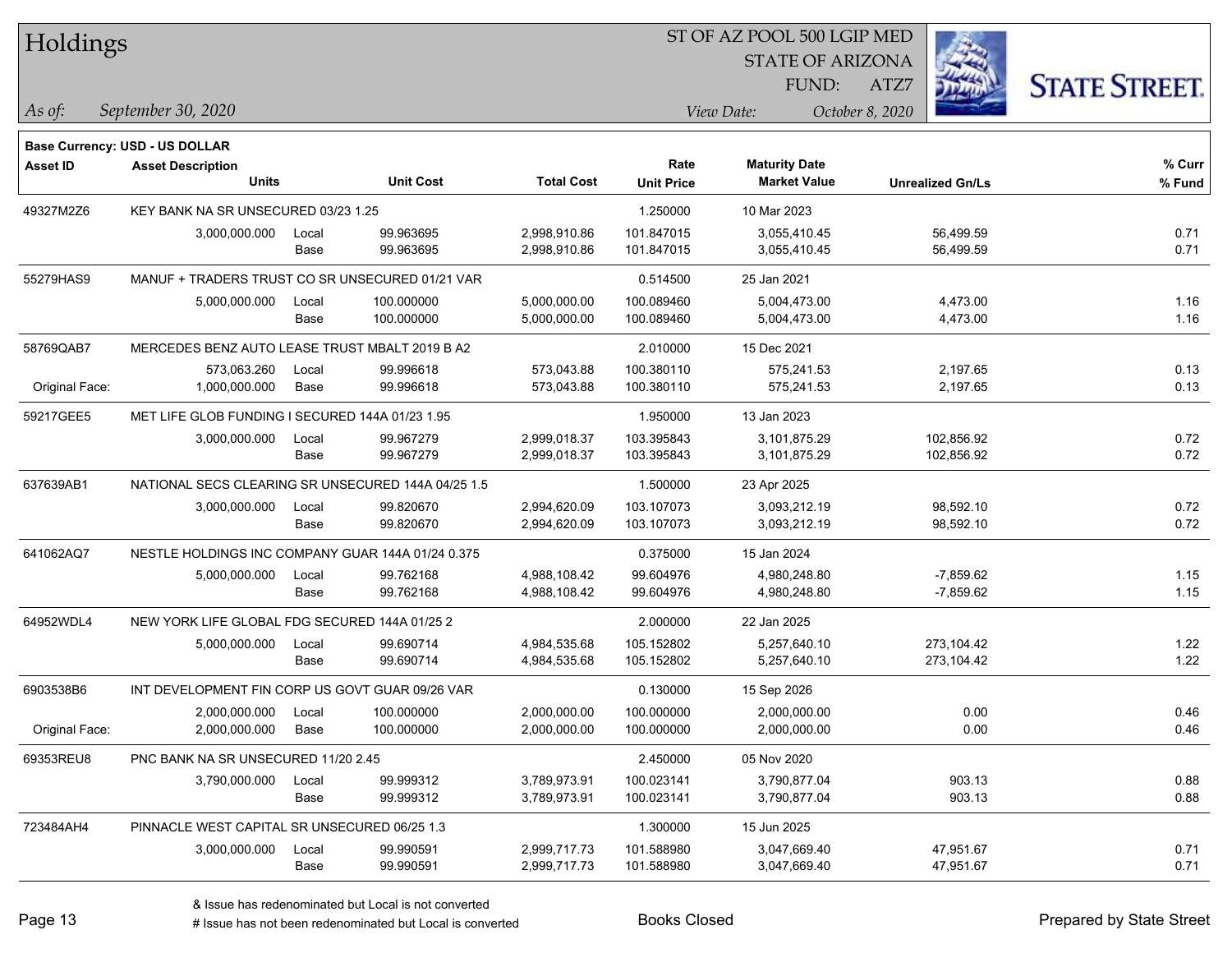| Holdings        |                                                |       |                  |                   |                   | ST OF AZ POOL 500 LGIP MED |                         |                      |
|-----------------|------------------------------------------------|-------|------------------|-------------------|-------------------|----------------------------|-------------------------|----------------------|
|                 |                                                |       |                  |                   |                   | <b>STATE OF ARIZONA</b>    |                         |                      |
|                 |                                                |       |                  |                   |                   | FUND:                      | ATZ7                    | <b>STATE STREET.</b> |
| As of:          | September 30, 2020                             |       |                  |                   |                   | View Date:                 | October 8, 2020         |                      |
|                 | <b>Base Currency: USD - US DOLLAR</b>          |       |                  |                   |                   |                            |                         |                      |
| <b>Asset ID</b> | <b>Asset Description</b>                       |       |                  |                   | Rate              | <b>Maturity Date</b>       |                         | % Curr               |
|                 | <b>Units</b>                                   |       | <b>Unit Cost</b> | <b>Total Cost</b> | <b>Unit Price</b> | <b>Market Value</b>        | <b>Unrealized Gn/Ls</b> | % Fund               |
| 78013XGQ5       | ROYAL BANK OF CANADA SR UNSECURED 03/23 VAR    |       |                  |                   | 0.649500          | 06 Mar 2023                |                         |                      |
|                 | 5,000,000.000                                  | Local | 100.000000       | 5,000,000.00      | 100.249932        | 5,012,496.60               | 12,496.60               | 1.16                 |
|                 |                                                | Base  | 100.000000       | 5,000,000.00      | 100.249932        | 5,012,496.60               | 12,496.60               | 1.16                 |
| 78014RAQ3       | ROYAL BANK OF CANADA SR UNSECURED 10/21 VAR    |       |                  |                   | 3.000000          | 22 Oct 2021                |                         |                      |
|                 | 2,000,000.000                                  | Local | 100.000000       | 2,000,000.00      | 102.591322        | 2,051,826.44               | 51,826.44               | 0.47                 |
|                 |                                                | Base  | 100.000000       | 2,000,000.00      | 102.591322        | 2,051,826.44               | 51,826.44               | 0.47                 |
| 78014RBY5       | ROYAL BANK OF CANADA SR UNSECURED 01/25 2.2    |       |                  |                   | 2.200000          | 31 Jan 2025                |                         |                      |
|                 | 3,460,000.000                                  | Local | 100.000000       | 3,460,000.00      | 101.343788        | 3,506,495.06               | 46,495.06               | 0.81                 |
|                 |                                                | Base  | 100.000000       | 3,460,000.00      | 101.343788        | 3,506,495.06               | 46,495.06               | 0.81                 |
| 78014RCM0       | ROYAL BANK OF CANADA SR UNSECURED 03/25 VAR    |       |                  |                   | 1.500000          | 27 Mar 2025                |                         |                      |
|                 | 3,000,000.000                                  | Local | 100.000000       | 3,000,000.00      | 103.560000        | 3,106,800.00               | 106,800.00              | 0.72                 |
|                 |                                                | Base  | 100.000000       | 3,000,000.00      | 103.560000        | 3,106,800.00               | 106,800.00              | 0.72                 |
| 78014RDA5       | ROYAL BANK OF CANADA SR UNSECURED 08/25 VAR    |       |                  |                   | 0.550000          | 18 Aug 2025                |                         |                      |
|                 | 3,000,000.000                                  | Local | 100.000000       | 3,000,000.00      | 99.200000         | 2,976,000.00               | $-24,000.00$            | 0.69                 |
|                 |                                                | Base  | 100.000000       | 3,000,000.00      | 99.200000         | 2,976,000.00               | $-24,000.00$            | 0.69                 |
| 822582CA8       | SHELL INTERNATIONAL FIN COMPANY GUAR 11/23 VAR |       |                  |                   | 0.653500          | 13 Nov 2023                |                         |                      |
|                 | 1,950,000.000                                  | Local | 100.261541       | 1,955,100.04      | 100.147083        | 1,952,868.12               | $-2,231.92$             | 0.45                 |
|                 |                                                | Base  | 100.261541       | 1,955,100.04      | 100.147083        | 1,952,868.12               | $-2,231.92$             | 0.45                 |
| 855244AN9       | STARBUCKS CORP SR UNSECURED 03/23 3.1          |       |                  |                   | 3.100000          | 01 Mar 2023                |                         |                      |
|                 | 3,000,000.000                                  | Local | 99.984827        | 2,999,544.80      | 105.922708        | 3,177,681.24               | 178,136.44              | 0.74                 |
|                 |                                                | Base  | 99.984827        | 2,999,544.80      | 105.922708        | 3,177,681.24               | 178,136.44              | 0.74                 |
| 855244AY5       | STARBUCKS CORP SR UNSECURED 05/22 1.3          |       |                  |                   | 1.300000          | 07 May 2022                |                         |                      |
|                 | 3,000,000.000                                  | Local | 99.946492        | 2,998,394.75      | 101.349802        | 3,040,494.06               | 42,099.31               | 0.70                 |
|                 |                                                | Base  | 99.946492        | 2,998,394.75      | 101.349802        | 3,040,494.06               | 42,099.31               | 0.70                 |
| 89114Q3J5       | TORONTO DOMINION BANK SR UNSECURED 07/22 VAR   |       |                  |                   | 0.607750          | 22 Jul 2022                |                         |                      |
|                 | 3,000,000.000                                  | Local | 100.000000       | 3,000,000.00      | 100.205740        | 3,006,172.20               | 6,172.20                | 0.70                 |
|                 |                                                | Base  | 100.000000       | 3,000,000.00      | 100.205740        | 3,006,172.20               | 6,172.20                | 0.70                 |
| 89114Q5A2       | TORONTO DOMINION BANK SR UNSECURED 08/24 VAR   |       |                  |                   | 2.450000          | 14 Aug 2024                |                         |                      |
|                 | 3,000,000.000                                  | Local | 100.000000       | 3,000,000.00      | 103.349552        | 3,100,486.56               | 100,486.56              | 0.72                 |
|                 |                                                | Base  | 100.000000       | 3,000,000.00      | 103.349552        | 3,100,486.56               | 100,486.56              | 0.72                 |

# Issue has not been redenominated but Local is converted Books Closed Prepared by State Street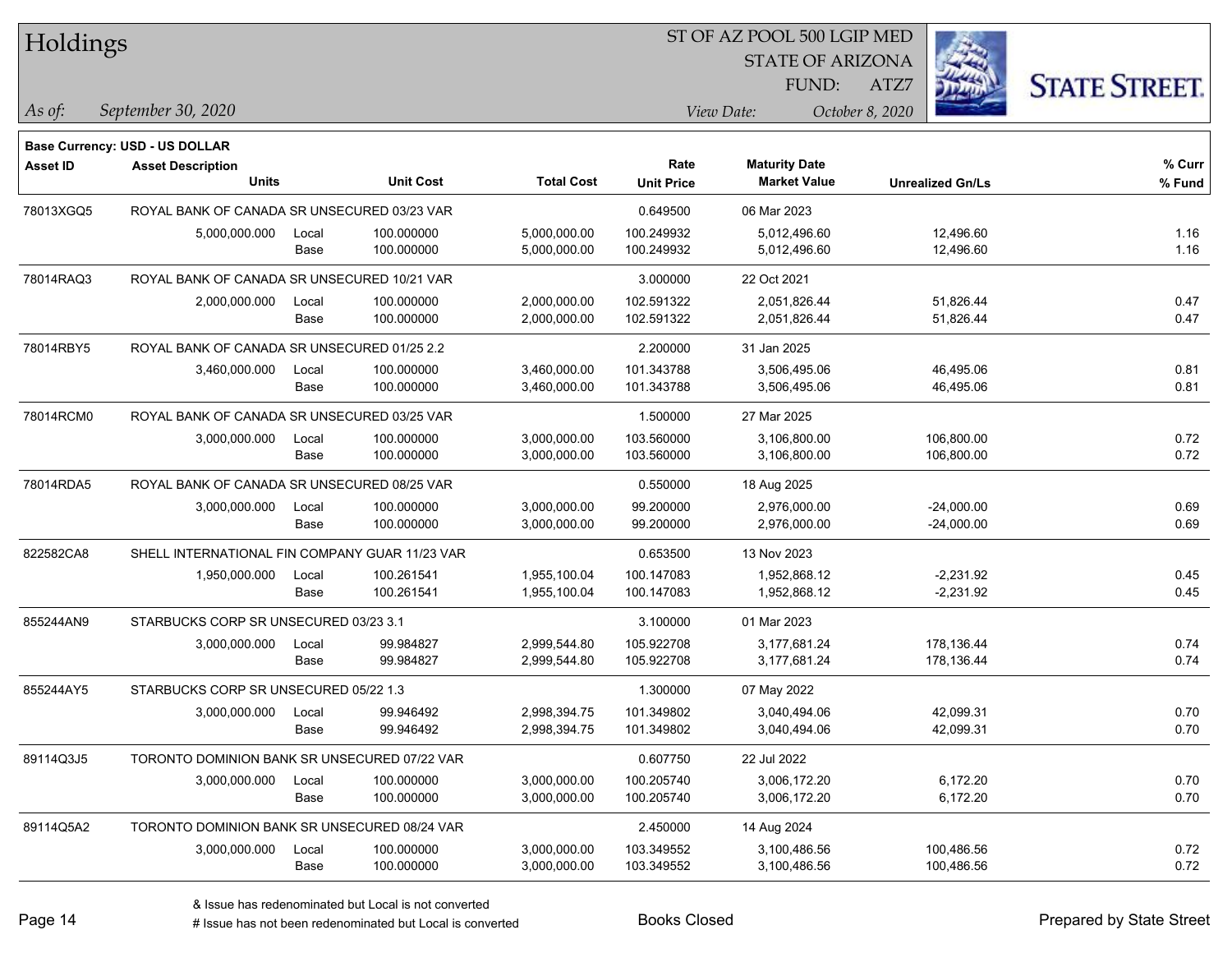| Holdings        |                                                  |       |                  |                   |                           | ST OF AZ POOL 500 LGIP MED                  |                         |                      |
|-----------------|--------------------------------------------------|-------|------------------|-------------------|---------------------------|---------------------------------------------|-------------------------|----------------------|
|                 |                                                  |       |                  |                   |                           | <b>STATE OF ARIZONA</b>                     |                         |                      |
|                 |                                                  |       |                  |                   |                           | FUND:                                       | ATZ7                    | <b>STATE STREET.</b> |
| $\vert$ As of:  | September 30, 2020                               |       |                  |                   |                           | View Date:                                  | October 8, 2020         |                      |
|                 |                                                  |       |                  |                   |                           |                                             |                         |                      |
|                 | <b>Base Currency: USD - US DOLLAR</b>            |       |                  |                   |                           |                                             |                         |                      |
| <b>Asset ID</b> | <b>Asset Description</b><br><b>Units</b>         |       | <b>Unit Cost</b> | <b>Total Cost</b> | Rate<br><b>Unit Price</b> | <b>Maturity Date</b><br><b>Market Value</b> |                         | % Curr               |
|                 |                                                  |       |                  |                   |                           |                                             | <b>Unrealized Gn/Ls</b> | % Fund               |
| 89233MAB9       | TOYOTA AUTO RECEIVABLES OWNER TAOT 2019 D A2     |       |                  |                   | 1.920000                  | 15 Jul 2022                                 |                         |                      |
|                 | 2,248,431.490                                    | Local | 99.994386        | 2,248,305.26      | 100.694090                | 2,264,037.63                                | 15,732.37               | 0.52                 |
| Original Face:  | 3,000,000.000                                    | Base  | 99.994386        | 2,248,305.26      | 100.694090                | 2,264,037.63                                | 15,732.37               | 0.52                 |
| 89236TFX8       | TOYOTA MOTOR CREDIT CORP SR UNSECURED 04/22 2.65 |       |                  |                   | 2.650000                  | 12 Apr 2022                                 |                         |                      |
|                 | 2,000,000.000                                    | Local | 99.967925        | 1,999,358.50      | 103.431624                | 2,068,632.48                                | 69,273.98               | 0.48                 |
|                 |                                                  | Base  | 99.967925        | 1,999,358.50      | 103.431624                | 2,068,632.48                                | 69,273.98               | 0.48                 |
| 89236TGS8       | TOYOTA MOTOR CREDIT CORP SR UNSECURED 08/21 VAR  |       |                  |                   | 0.378500                  | 13 Aug 2021                                 |                         |                      |
|                 | 1,000,000.000                                    | Local | 100.000000       | 1,000,000.00      | 100.067181                | 1,000,671.81                                | 671.81                  | 0.23                 |
|                 |                                                  | Base  | 100.000000       | 1,000,000.00      | 100.067181                | 1,000,671.81                                | 671.81                  | 0.23                 |
| 89236TGT6       | TOYOTA MOTOR CREDIT CORP SR UNSECURED 02/25 1.8  |       |                  |                   | 1.800000                  | 13 Feb 2025                                 |                         |                      |
|                 | 5,000,000.000                                    | Local | 99.941471        | 4,997,073.56      | 104.477076                | 5,223,853.80                                | 226,780.24              | 1.21                 |
|                 |                                                  | Base  | 99.941471        | 4,997,073.56      | 104.477076                | 5,223,853.80                                | 226,780.24              | 1.21                 |
| 89788JAA7       | TRUIST BANK SR UNSECURED 03/25 1.5               |       |                  |                   | 1.500000                  | 10 Mar 2025                                 |                         |                      |
|                 | 3,000,000.000                                    | Local | 99.817589        | 2,994,527.66      | 102.976191                | 3,089,285.73                                | 94,758.07               | 0.72                 |
|                 |                                                  | Base  | 99.817589        | 2,994,527.66      | 102.976191                | 3,089,285.73                                | 94,758.07               | 0.72                 |
| 90327QD48       | USAA CAPITAL CORP SR UNSECURED 144A 05/23 1.5    |       |                  |                   | 1.500000                  | 01 May 2023                                 |                         |                      |
|                 | 1,000,000.000                                    | Local | 99.894291        | 998,942.91        | 102.549863                | 1,025,498.63                                | 26,555.72               | 0.24                 |
|                 |                                                  | Base  | 99.894291        | 998,942.91        | 102.549863                | 1,025,498.63                                | 26,555.72               | 0.24                 |
| 90331HNL3       | US BANK NA CINCINNATI SR UNSECURED 01/23 2.85    |       |                  |                   | 2.850000                  | 23 Jan 2023                                 |                         |                      |
|                 | 2,000,000.000                                    | Local | 100.212706       | 2,004,254.11      | 105.467805                | 2,109,356.10                                | 105,101.99              | 0.49                 |
|                 |                                                  | Base  | 100.212706       | 2,004,254.11      | 105.467805                | 2,109,356.10                                | 105,101.99              | 0.49                 |
| 90331HPG2       | US BANK NA CINCINNATI SR UNSECURED 12/22 VAR     |       |                  |                   | 0.641750                  | 09 Dec 2022                                 |                         |                      |
|                 | 5,000,000.000                                    | Local | 100.000000       | 5,000,000.00      | 100.481584                | 5,024,079.20                                | 24,079.20               | 1.16                 |
|                 |                                                  | Base  | 100.000000       | 5,000,000.00      | 100.481584                | 5,024,079.20                                | 24,079.20               | 1.16                 |
| 91159HHX1       | US BANCORP SR UNSECURED 07/24 2.4                |       |                  |                   | 2.400000                  | 30 Jul 2024                                 |                         |                      |
|                 | 5,000,000.000                                    | Local | 99.925052        | 4,996,252.62      | 106.371062                | 5,318,553.10                                | 322,300.48              | 1.23                 |
|                 |                                                  | Base  | 99.925052        | 4,996,252.62      | 106.371062                | 5,318,553.10                                | 322,300.48              | 1.23                 |
| 91159HHZ6       | US BANCORP SR UNSECURED 05/25 1.45               |       |                  |                   | 1.450000                  | 12 May 2025                                 |                         |                      |
|                 | 3,000,000.000                                    | Local | 99.894092        | 2,996,822.77      | 103.546756                | 3,106,402.68                                | 109,579.91              | 0.72                 |
|                 |                                                  | Base  | 99.894092        | 2,996,822.77      | 103.546756                | 3,106,402.68                                | 109,579.91              | 0.72                 |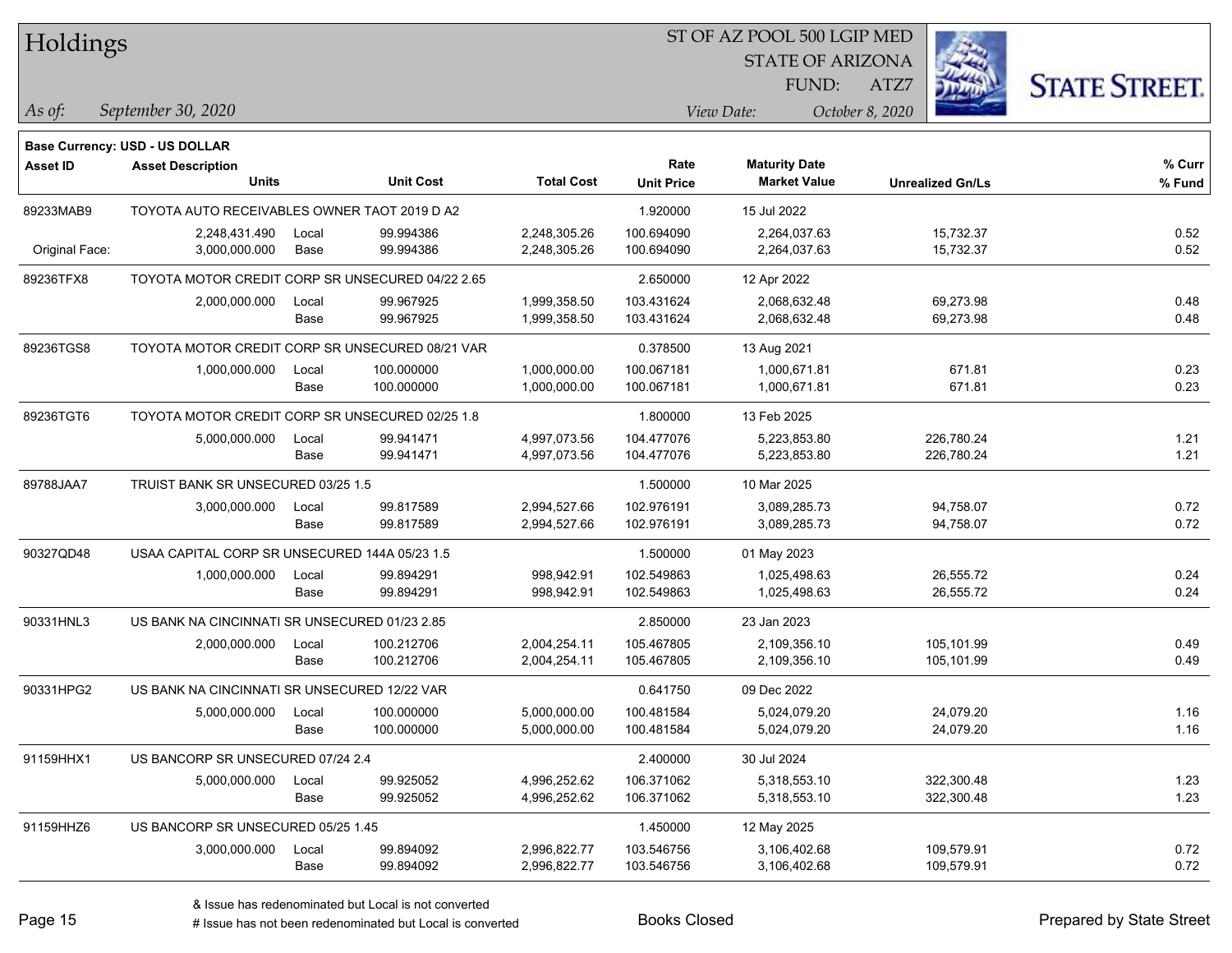| Holdings        |                                                 |       |                  |                   |                   | ST OF AZ POOL 500 LGIP MED |                         |                      |
|-----------------|-------------------------------------------------|-------|------------------|-------------------|-------------------|----------------------------|-------------------------|----------------------|
|                 |                                                 |       |                  |                   |                   | <b>STATE OF ARIZONA</b>    |                         |                      |
|                 |                                                 |       |                  |                   |                   | FUND:                      | ATZ7                    | <b>STATE STREET.</b> |
| As of:          | September 30, 2020                              |       |                  |                   |                   | View Date:                 | October 8, 2020         |                      |
|                 | <b>Base Currency: USD - US DOLLAR</b>           |       |                  |                   |                   |                            |                         |                      |
| <b>Asset ID</b> | <b>Asset Description</b>                        |       |                  |                   | Rate              | <b>Maturity Date</b>       |                         | % Curr               |
|                 | <b>Units</b>                                    |       | <b>Unit Cost</b> | <b>Total Cost</b> | <b>Unit Price</b> | <b>Market Value</b>        | <b>Unrealized Gn/Ls</b> | % Fund               |
| 9127962T5       | TREASURY BILL 10/20 0.00000                     |       |                  |                   | 0.010000          | 29 Oct 2020                |                         |                      |
|                 | 2,000,000.000                                   | Local | 99.988722        | 1,999,774.44      | 99.992806         | 1,999,856.12               | 81.68                   | 0.46                 |
|                 |                                                 | Base  | 99.988722        | 1,999,774.44      | 99.992806         | 1,999,856.12               | 81.68                   | 0.46                 |
| 9127963B3       | TREASURY BILL 11/20 0.00000                     |       |                  |                   | 0.010000          | 27 Nov 2020                |                         |                      |
|                 | 2,000,000.000                                   | Local | 99.976250        | 1,999,525.00      | 99.984958         | 1,999,699.16               | 174.16                  | 0.46                 |
|                 |                                                 | Base  | 99.976250        | 1,999,525.00      | 99.984958         | 1,999,699.16               | 174.16                  | 0.46                 |
| 9128285X4       | US TREASURY N/B 01/21 2.5                       |       |                  |                   | 2.500000          | 31 Jan 2021                |                         |                      |
|                 | 2,000,000.000                                   | Local | 100.260147       | 2,005,202.94      | 100.789062        | 2,015,781.24               | 10,578.30               | 0.47                 |
|                 |                                                 | Base  | 100.260147       | 2,005,202.94      | 100.789062        | 2,015,781.24               | 10,578.30               | 0.47                 |
| 91324PDH2       | UNITEDHEALTH GROUP INC SR UNSECURED 06/21 3.15  |       |                  |                   | 3.150000          | 15 Jun 2021                |                         |                      |
|                 | 2,000,000.000                                   | Local | 99.987291        | 1,999,745.82      | 102.055002        | 2,041,100.04               | 41,354.22               | 0.47                 |
|                 |                                                 | Base  | 99.987291        | 1,999,745.82      | 102.055002        | 2,041,100.04               | 41,354.22               | 0.47                 |
| 91324PDR0       | UNITEDHEALTH GROUP INC SR UNSECURED 08/24 2.375 |       |                  |                   | 2.375000          | 15 Aug 2024                |                         |                      |
|                 | 3,000,000.000                                   | Local | 99.980871        | 2,999,426.13      | 106.477213        | 3,194,316.39               | 194,890.26              | 0.74                 |
|                 |                                                 | Base  | 99.980871        | 2,999,426.13      | 106.477213        | 3,194,316.39               | 194,890.26              | 0.74                 |
| 92290BAA9       | VERIZON OWNER TRUST VZOT 2020 B A               |       |                  |                   | 0.470000          | 20 Feb 2025                |                         |                      |
|                 | 3,250,000.000                                   | Local | 99.979635        | 3,249,338.14      | 100.096100        | 3,253,123.25               | 3,785.11                | 0.75                 |
| Original Face:  | 3,250,000.000                                   | Base  | 99.979635        | 3,249,338.14      | 100.096100        | 3,253,123.25               | 3,785.11                | 0.75                 |
| 92347YAA2       | VERIZON OWNER TRUST VZOT 2019 A A1A             |       |                  |                   | 2.930000          | 20 Sep 2023                |                         |                      |
|                 | 2,000,000.000                                   | Local | 99.986877        | 1,999,737.53      | 102.467130        | 2,049,342.60               | 49,605.07               | 0.47                 |
| Original Face:  | 2,000,000.000                                   | Base  | 99.986877        | 1,999,737.53      | 102.467130        | 2,049,342.60               | 49,605.07               | 0.47                 |
| 92348TAA2       | VERIZON OWNER TRUST VZOT 2020 A A1A             |       |                  |                   | 1.850000          | 22 Jul 2024                |                         |                      |
|                 | 2,000,000.000                                   | Local | 99.990051        | 1,999,801.01      | 102.563410        | 2,051,268.20               | 51,467.19               | 0.47                 |
| Original Face:  | 2,000,000.000                                   | Base  | 99.990051        | 1,999,801.01      | 102.563410        | 2,051,268.20               | 51,467.19               | 0.47                 |
| 92348XAA3       | VERIZON OWNER TRUST VZOT 2018 A A1A             |       |                  |                   | 3.230000          | 20 Apr 2023                |                         |                      |
|                 | 1,000,000.000                                   | Local | 99.999121        | 999,991.21        | 101.550110        | 1,015,501.10               | 15,509.89               | 0.24                 |
| Original Face:  | 1,000,000.000                                   | Base  | 99.999121        | 999,991.21        | 101.550110        | 1,015,501.10               | 15,509.89               | 0.24                 |
| 931142EL3       | WALMART INC SR UNSECURED 07/24 2.85             |       |                  |                   | 2.850000          | 08 Jul 2024                |                         |                      |
|                 | 2,000,000.000                                   | Local | 99.911786        | 1,998,235.71      | 108.653097        | 2,173,061.94               | 174,826.23              | 0.50                 |
|                 |                                                 | Base  | 99.911786        | 1,998,235.71      | 108.653097        | 2,173,061.94               | 174,826.23              | 0.50                 |

 $\overline{\phantom{0}}$ 

÷.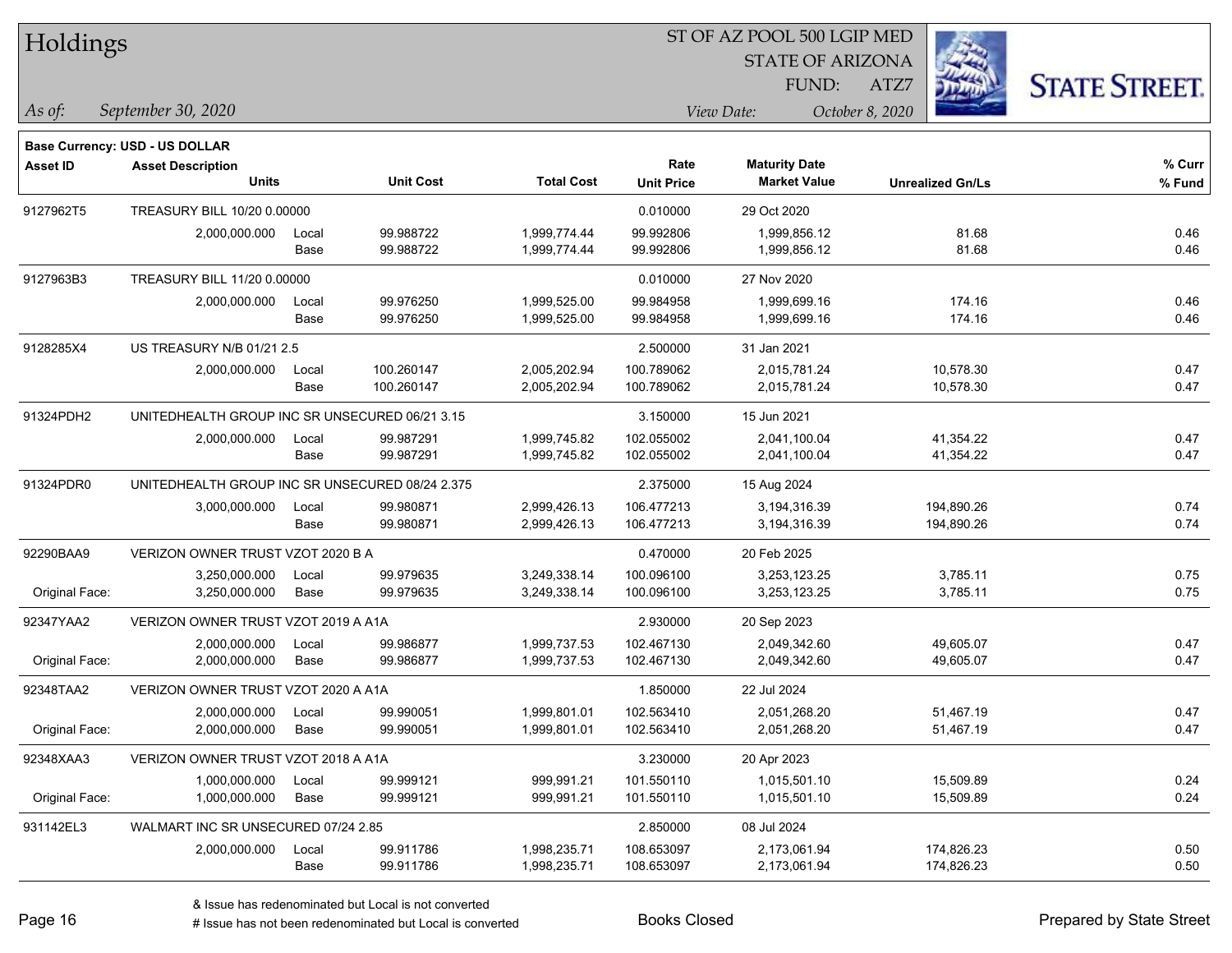| Holdings                  |                                              |       |                  |                   |                   | ST OF AZ POOL 500 LGIP MED |                 |                         |                      |
|---------------------------|----------------------------------------------|-------|------------------|-------------------|-------------------|----------------------------|-----------------|-------------------------|----------------------|
|                           |                                              |       |                  |                   |                   | <b>STATE OF ARIZONA</b>    |                 |                         |                      |
|                           |                                              |       |                  |                   |                   | FUND:                      | ATZ7            |                         | <b>STATE STREET.</b> |
| As of:                    | September 30, 2020                           |       |                  |                   |                   | View Date:                 | October 8, 2020 |                         |                      |
|                           | Base Currency: USD - US DOLLAR               |       |                  |                   |                   |                            |                 |                         |                      |
| <b>Asset ID</b>           | <b>Asset Description</b>                     |       |                  |                   | Rate              | <b>Maturity Date</b>       |                 |                         | % Curr               |
|                           | <b>Units</b>                                 |       | <b>Unit Cost</b> | <b>Total Cost</b> | <b>Unit Price</b> | <b>Market Value</b>        |                 | <b>Unrealized Gn/Ls</b> | % Fund               |
| 949746RS2                 | WELLS FARGO + COMPANY SR UNSECURED 03/21 2.5 |       |                  |                   | 2.500000          | 04 Mar 2021                |                 |                         |                      |
|                           | 3,000,000.000                                | Local | 99.998060        | 2,999,941.80      | 100.923389        | 3,027,701.67               |                 | 27,759.87               | 0.70                 |
|                           |                                              | Base  | 99.998060        | 2,999,941.80      | 100.923389        | 3,027,701.67               |                 | 27,759.87               | 0.70                 |
| 949746SA0                 | WELLS FARGO + COMPANY SR UNSECURED 07/21 2.1 |       |                  |                   | 2.100000          | 26 Jul 2021                |                 |                         |                      |
|                           | 1,000,000.000                                | Local | 99.595776        | 995,957.76        | 101.402248        | 1,014,022.48               |                 | 18,064.72               | 0.23                 |
|                           |                                              | Base  | 99.595776        | 995,957.76        | 101.402248        | 1,014,022.48               |                 | 18,064.72               | 0.23                 |
| 949746SP7                 | WELLS FARGO + COMPANY SR UNSECURED 02/22 VAR |       |                  |                   | 1.182500          | 11 Feb 2022                |                 |                         |                      |
|                           | 3,000,000.000                                | Local | 100.000000       | 3,000,000.00      | 100.245890        | 3,007,376.70               |                 | 7,376.70                | 0.70                 |
|                           |                                              | Base  | 100.000000       | 3,000,000.00      | 100.245890        | 3,007,376.70               |                 | 7,376.70                | 0.70                 |
| 95001DA75                 | WELLS FARGO + COMPANY SR UNSECURED 06/22 1   |       |                  |                   | 1.000000          | 17 Jun 2022                |                 |                         |                      |
|                           | 3,000,000.000                                | Local | 100.000000       | 3,000,000.00      | 99.417555         | 2,982,526.65               |                 | $-17,473.35$            | 0.69                 |
|                           |                                              | Base  | 100.000000       | 3,000,000.00      | 99.417555         | 2,982,526.65               |                 | $-17,473.35$            | 0.69                 |
| 961214DQ3                 | WESTPAC BANKING CORP SR UNSECURED 06/22 2.5  |       |                  |                   | 2.500000          | 28 Jun 2022                |                 |                         |                      |
|                           | 2,000,000.000                                | Local | 99.943316        | 1,998,866.32      | 103.750386        | 2,075,007.72               |                 | 76,141.40               | 0.48                 |
|                           |                                              | Base  | 99.943316        | 1,998,866.32      | 103.750386        | 2,075,007.72               |                 | 76,141.40               | 0.48                 |
| <b>US DOLLAR Total</b>    |                                              |       |                  |                   |                   |                            |                 |                         |                      |
|                           | 345,541,717.570                              | Local |                  | 346,391,053.48    |                   | 352,806,779.46             |                 | 6,415,725.98            | 81.67                |
| Original Face:            | 194,861,032.000                              | Base  |                  | 346,391,053.48    |                   | 352,806,779.46             |                 | 6,415,725.98            | 81.67                |
| <b>FIXED INCOME Total</b> |                                              |       |                  |                   |                   |                            |                 |                         |                      |
|                           | 345,541,717.570                              | Base  |                  | 346,391,053.48    |                   | 352,806,779.46             |                 | 6,415,725.98            | 81.67                |
| Original Face:            | 194,861,032.000                              |       |                  |                   |                   |                            |                 |                         |                      |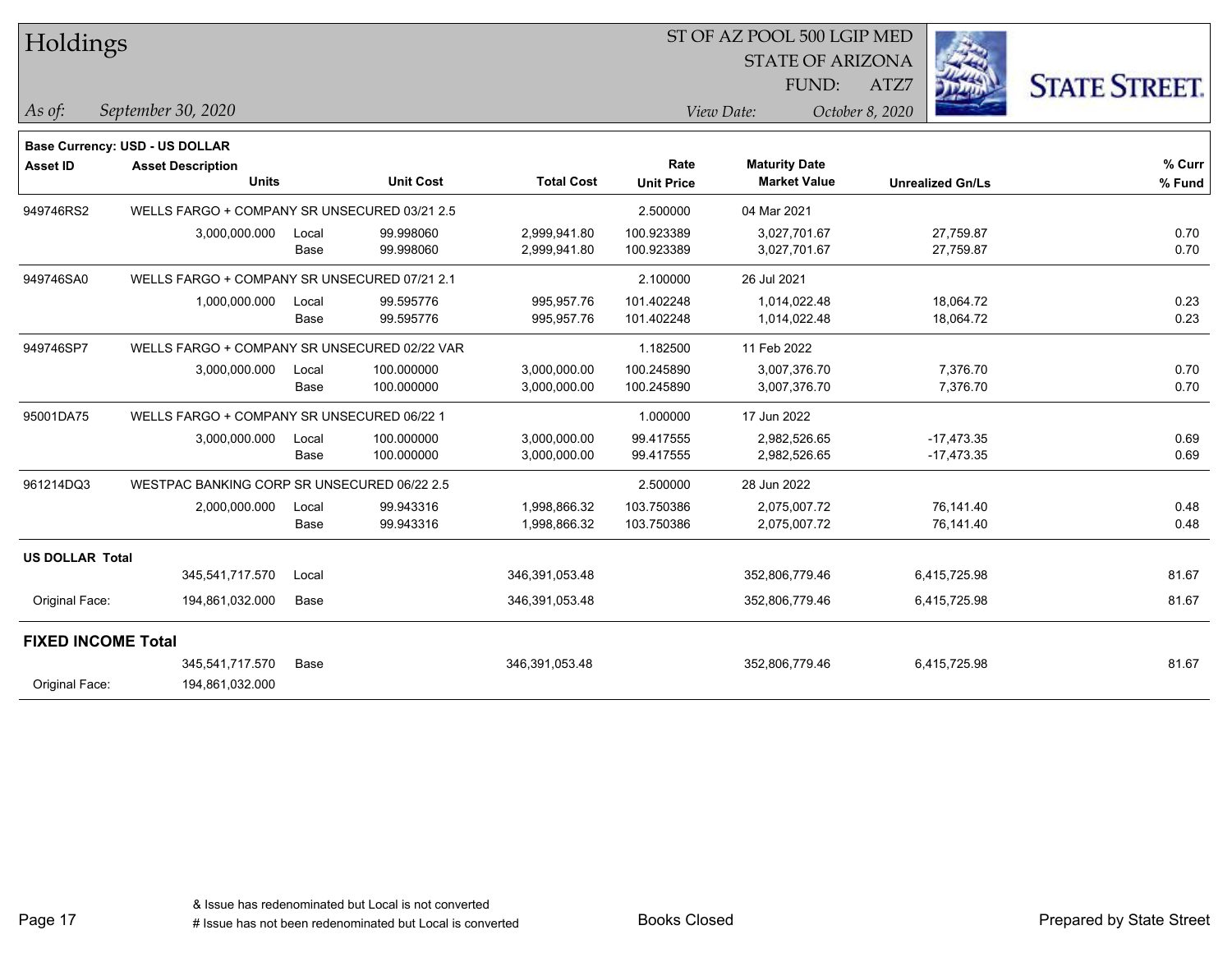| <b>STATE STREET.</b>                        |
|---------------------------------------------|
|                                             |
|                                             |
| % Curr<br>% Fund<br><b>Unrealized Gn/Ls</b> |
|                                             |
| 6.449.895.58<br>100.00                      |
|                                             |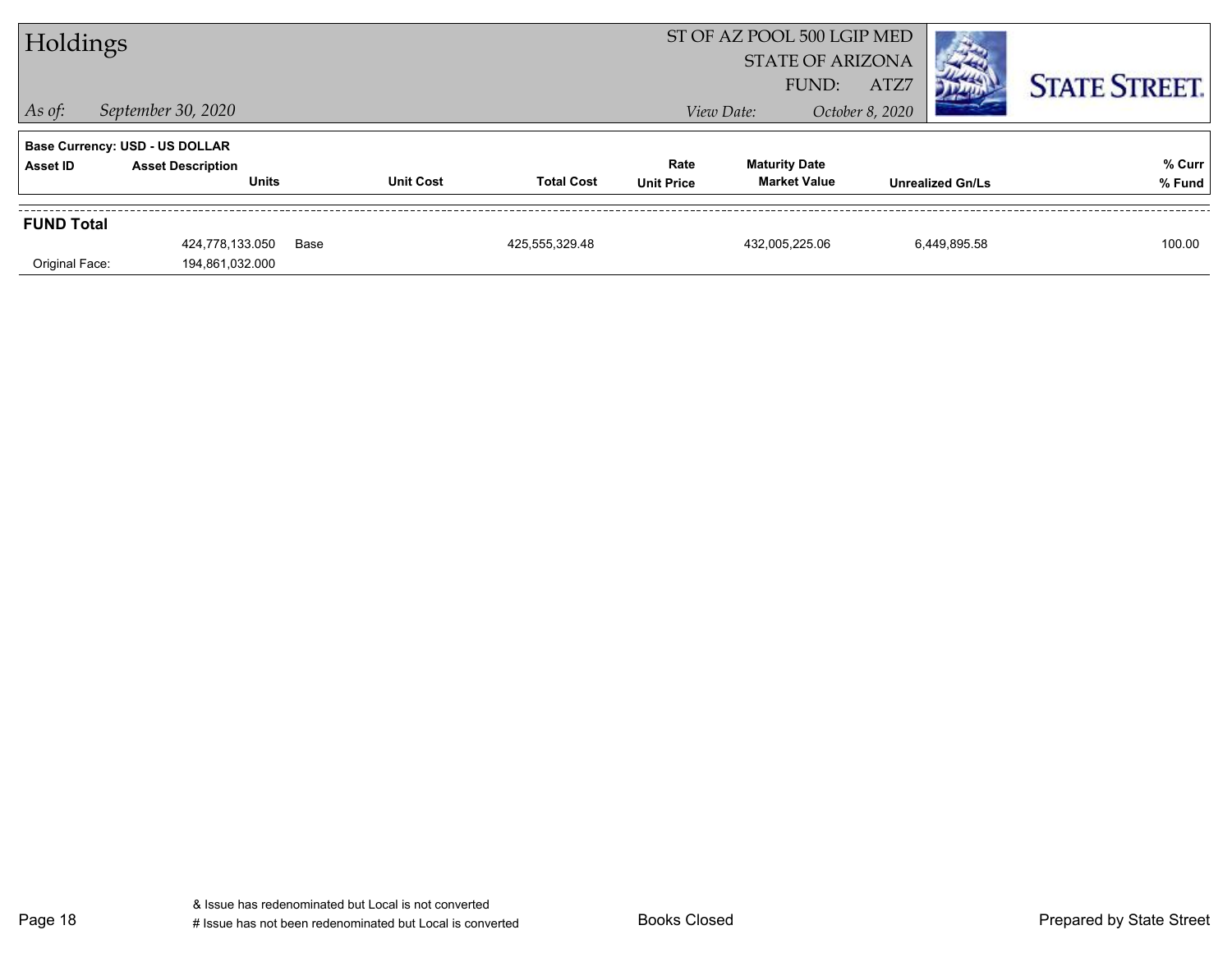# Holdings

### Currency Summary

*As of: September 30, 2020*

## ST OF AZ POOL 500 LGIP MED

 STATE OF ARIZONAFUND:

ATZ7



*View Date:October 8, 2020*

#### **Base Currency:USD - US DOLLAR**

|                        |                 |       |                   |                     | % Currency |                         |                          |                           |
|------------------------|-----------------|-------|-------------------|---------------------|------------|-------------------------|--------------------------|---------------------------|
|                        | <b>Units</b>    |       | <b>Total Cost</b> | <b>Market Value</b> | % Fund     | <b>Unreal Sec Gn/Ls</b> | <b>Unreal Curr Gn/Ls</b> | <b>Total Unreal Gn/Ls</b> |
| <b>US DOLLAR</b>       |                 |       |                   |                     |            |                         | Exchange Rate:           | 1.000000                  |
| <b>CASH</b>            |                 |       |                   |                     |            |                         |                          |                           |
|                        | 466,415.480     | Local | 466,415.48        | 466,415.48          | 0.11       | 0.00                    |                          | 0.00                      |
|                        |                 | Base  | 466,415.48        | 466,415.48          | 0.11       | 0.00                    | 0.00                     | 0.00                      |
| <b>CASH EQUIVALENT</b> |                 |       |                   |                     |            |                         |                          |                           |
|                        | 78,770,000.000  | Local | 78,697,860.52     | 78,732,030.12       | 18.22      | 34,169.60               |                          | 34,169.60                 |
|                        |                 | Base  | 78,697,860.52     | 78,732,030.12       | 18.22      | 34,169.60               | 0.00                     | 34,169.60                 |
| <b>FIXED INCOME</b>    |                 |       |                   |                     |            |                         |                          |                           |
|                        | 345,541,717.570 | Local | 346,391,053.48    | 352,806,779.46      | 81.67      | 6,415,725.98            |                          | 6,415,725.98              |
| Original Face:         | 194,861,032.000 | Base  | 346,391,053.48    | 352,806,779.46      | 81.67      | 6,415,725.98            | 0.00                     | 6,415,725.98              |
| <b>US DOLLAR Total</b> |                 |       |                   |                     |            |                         |                          |                           |
|                        | 424,778,133.050 | Local | 425,555,329.48    | 432,005,225.06      | 100.00     | 6,449,895.58            |                          | 6,449,895.58              |
| Original Face:         | 194,861,032.000 | Base  | 425,555,329.48    | 432,005,225.06      | 100.00     | 6,449,895.58            | 0.00                     | 6,449,895.58              |
| <b>FUND Total</b>      |                 |       |                   |                     |            |                         |                          |                           |
|                        | 424,778,133.050 | Base  | 425,555,329.48    | 432,005,225.06      | 100.00     | 6,449,895.58            | 0.00                     | 6,449,895.58              |
| Original Face:         | 194,861,032.000 |       |                   |                     |            |                         |                          |                           |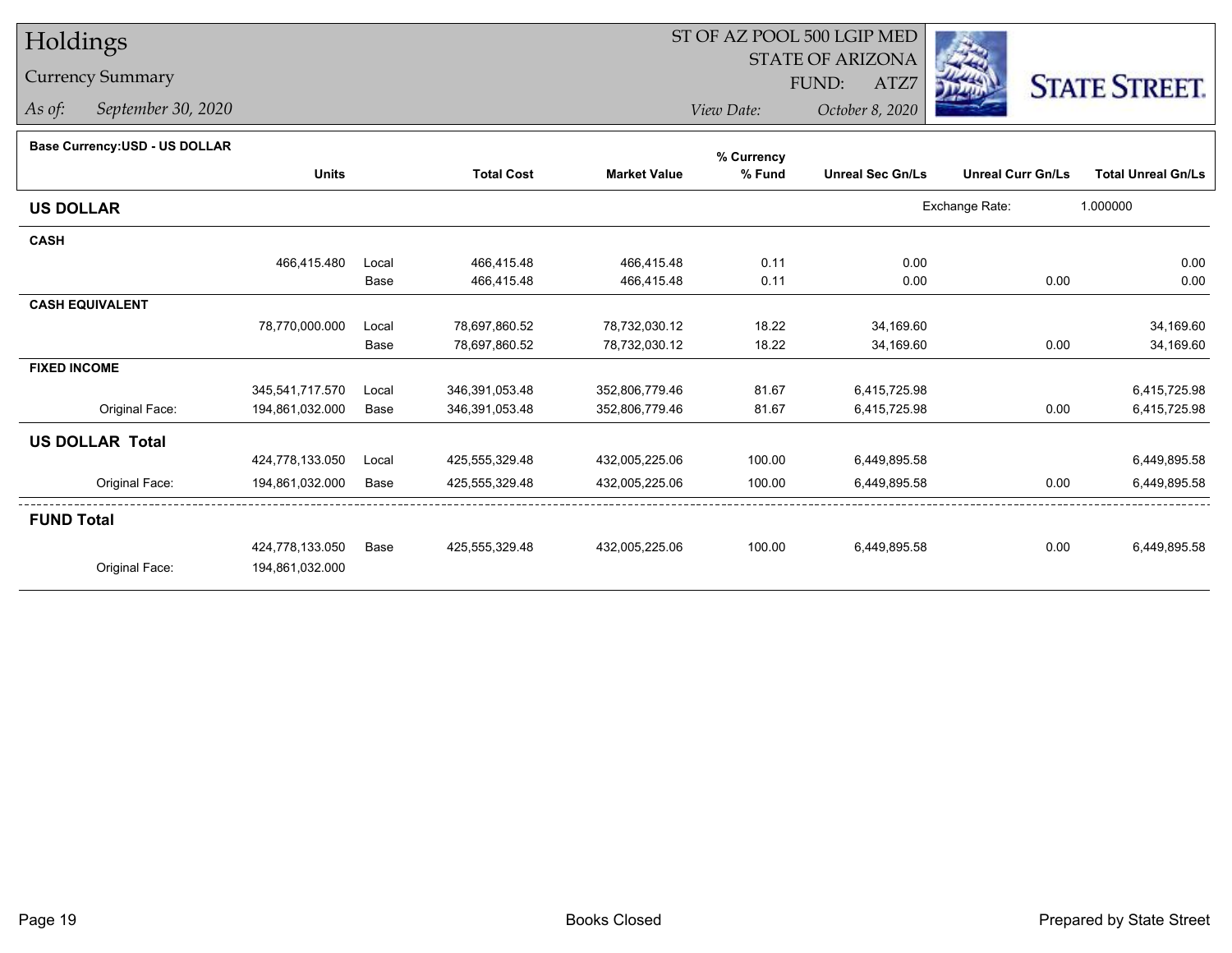| Holdings             |                                |                   |                     |            | ST OF AZ POOL 500 LGIP MED               |                          |                           |
|----------------------|--------------------------------|-------------------|---------------------|------------|------------------------------------------|--------------------------|---------------------------|
| <b>Asset Summary</b> |                                |                   |                     |            | <b>STATE OF ARIZONA</b><br>FUND:<br>ATZ7 |                          |                           |
|                      |                                |                   |                     |            |                                          |                          | <b>STATE STREET.</b>      |
| As of:               | September 30, 2020             |                   |                     | View Date: | October 8, 2020                          |                          |                           |
|                      | Base Currency: USD - US DOLLAR |                   |                     |            |                                          |                          |                           |
|                      | <b>Units</b>                   | <b>Total Cost</b> | <b>Market Value</b> | % Fund     | <b>Unreal Sec Gn/Ls</b>                  | <b>Unreal Curr Gn/Ls</b> | <b>Total Unreal Gn/Ls</b> |
| <b>CASH</b>          |                                |                   |                     |            |                                          |                          |                           |
| <b>US DOLLAR</b>     |                                |                   |                     |            |                                          |                          |                           |
|                      | 466,415.480                    | 466,415.48        | 466,415.48          | 0.11       | 0.00                                     | 0.00                     | 0.00                      |
| <b>CASH Total</b>    |                                |                   |                     |            |                                          |                          |                           |
|                      | 466,415.480                    | 466,415.48        | 466,415.48          | 0.11       | 0.00                                     | 0.00                     | 0.00                      |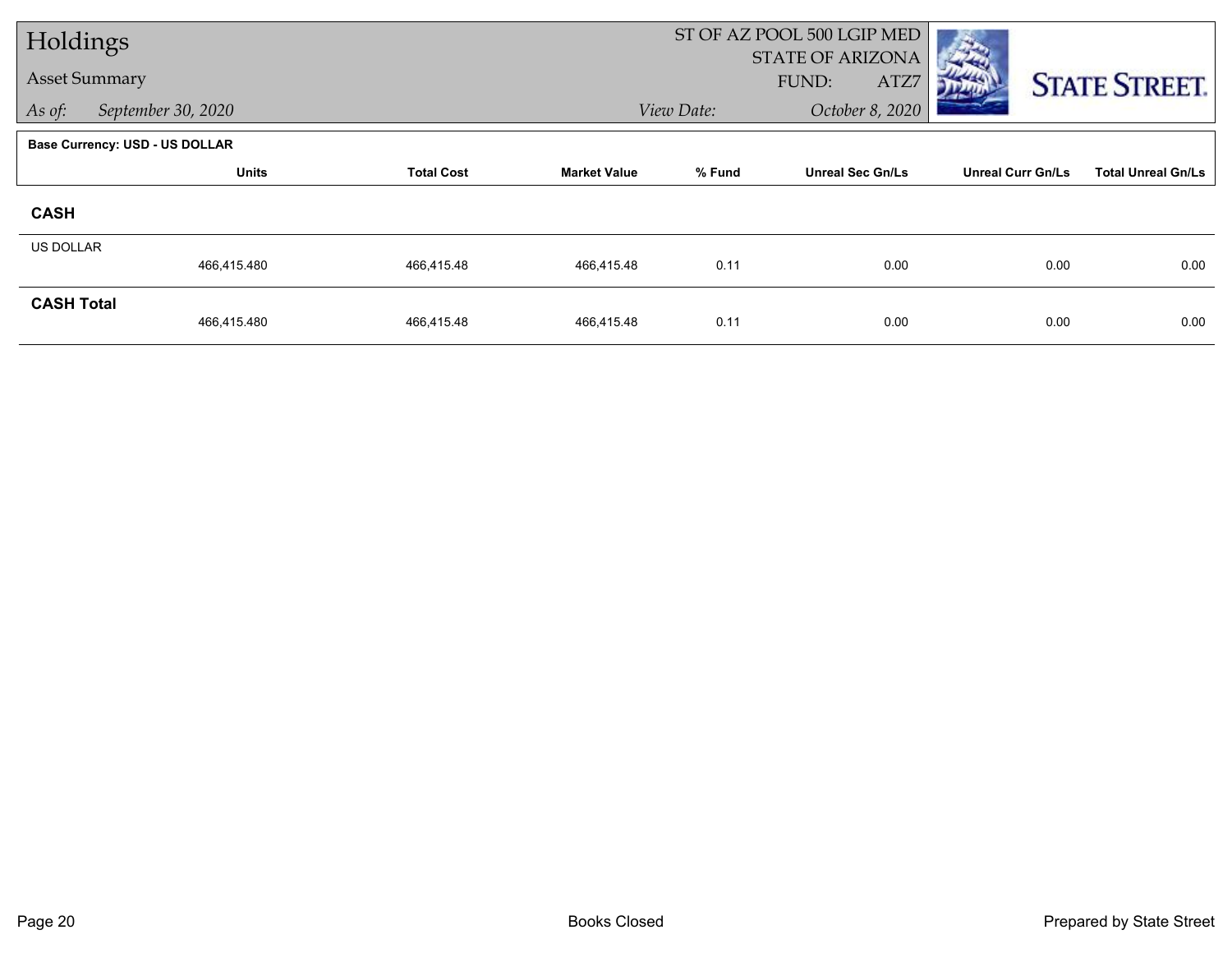| Holdings         |                                       |                   |                     | ST OF AZ POOL 500 LGIP MED |                         |                          |                           |  |  |
|------------------|---------------------------------------|-------------------|---------------------|----------------------------|-------------------------|--------------------------|---------------------------|--|--|
|                  |                                       |                   |                     |                            | <b>STATE OF ARIZONA</b> |                          |                           |  |  |
|                  | <b>Asset Summary</b>                  |                   |                     |                            | FUND:<br>ATZ7           |                          | <b>STATE STREET.</b>      |  |  |
| As of:           | September 30, 2020                    |                   |                     | View Date:                 | October 8, 2020         |                          |                           |  |  |
|                  | <b>Base Currency: USD - US DOLLAR</b> |                   |                     |                            |                         |                          |                           |  |  |
|                  | <b>Units</b>                          | <b>Total Cost</b> | <b>Market Value</b> | % Fund                     | <b>Unreal Sec Gn/Ls</b> | <b>Unreal Curr Gn/Ls</b> | <b>Total Unreal Gn/Ls</b> |  |  |
|                  | <b>CASH EQUIVALENT</b>                |                   |                     |                            |                         |                          |                           |  |  |
| <b>US DOLLAR</b> |                                       |                   |                     |                            |                         |                          |                           |  |  |
|                  | 78,770,000.000                        | 78,697,860.52     | 78,732,030.12       | 18.22                      | 34,169.60               | 0.00                     | 34,169.60                 |  |  |
|                  | <b>CASH EQUIVALENT Total</b>          |                   |                     |                            |                         |                          |                           |  |  |
|                  | 78,770,000.000                        | 78,697,860.52     | 78,732,030.12       | 18.22                      | 34,169.60               | 0.00                     | 34,169.60                 |  |  |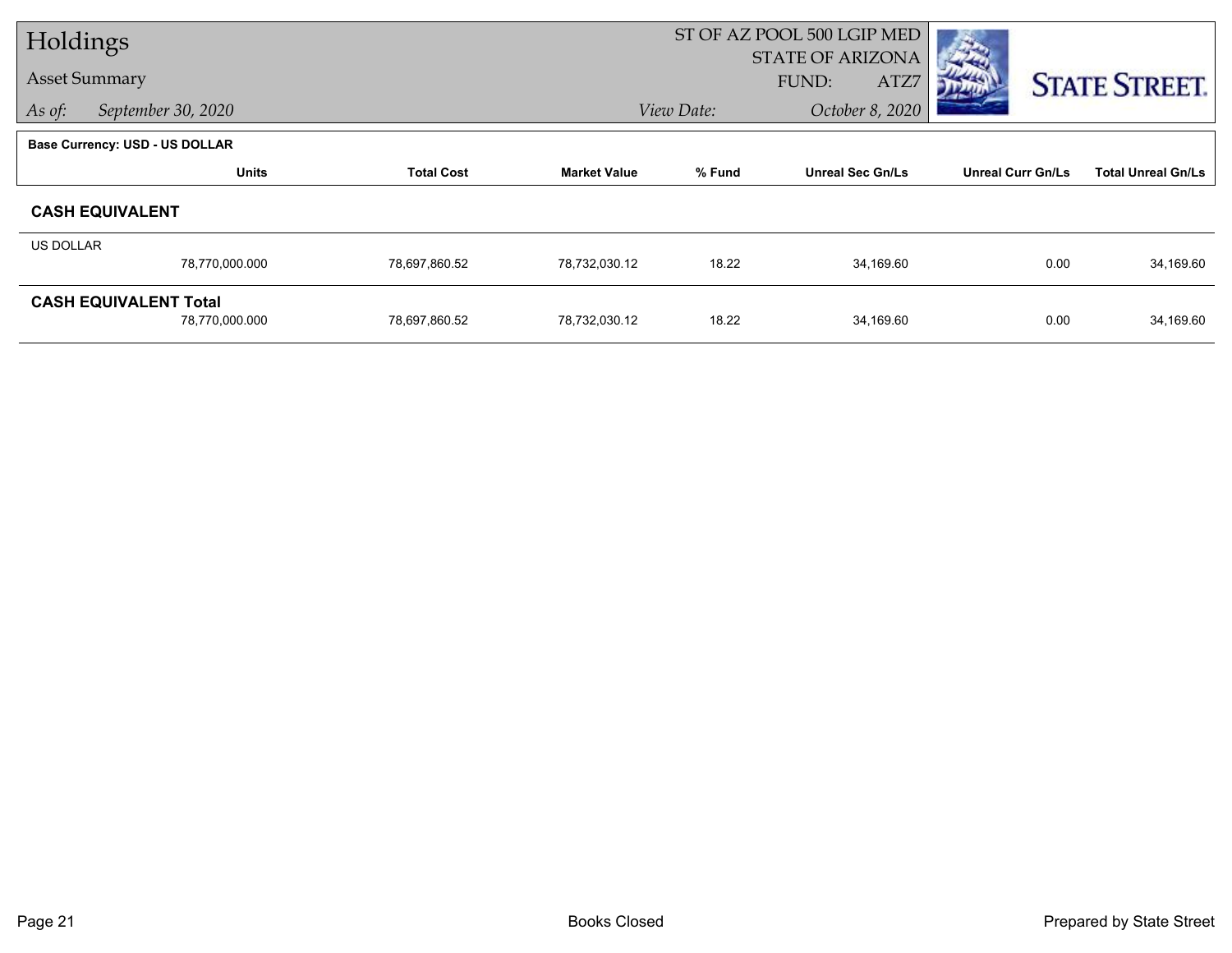| Holdings             |                                       |                   |                     |                         | ST OF AZ POOL 500 LGIP MED |                          |                           |
|----------------------|---------------------------------------|-------------------|---------------------|-------------------------|----------------------------|--------------------------|---------------------------|
| <b>Asset Summary</b> |                                       |                   |                     | <b>STATE OF ARIZONA</b> |                            |                          |                           |
|                      |                                       |                   |                     |                         | FUND:<br>ATZ7              |                          | <b>STATE STREET.</b>      |
| As of:               | September 30, 2020                    |                   |                     | View Date:              | October 8, 2020            |                          |                           |
|                      | <b>Base Currency: USD - US DOLLAR</b> |                   |                     |                         |                            |                          |                           |
|                      | <b>Units</b>                          | <b>Total Cost</b> | <b>Market Value</b> | % Fund                  | <b>Unreal Sec Gn/Ls</b>    | <b>Unreal Curr Gn/Ls</b> | <b>Total Unreal Gn/Ls</b> |
|                      | <b>FIXED INCOME</b>                   |                   |                     |                         |                            |                          |                           |
| <b>US DOLLAR</b>     |                                       |                   |                     |                         |                            |                          |                           |
|                      | 345,541,717.570                       | 346,391,053.48    | 352,806,779.46      | 81.67                   | 6,415,725.98               | 0.00                     | 6,415,725.98              |
|                      | <b>FIXED INCOME Total</b>             |                   |                     |                         |                            |                          |                           |
|                      | 345,541,717.570                       | 346,391,053.48    | 352,806,779.46      | 81.67                   | 6,415,725.98               | 0.00                     | 6,415,725.98              |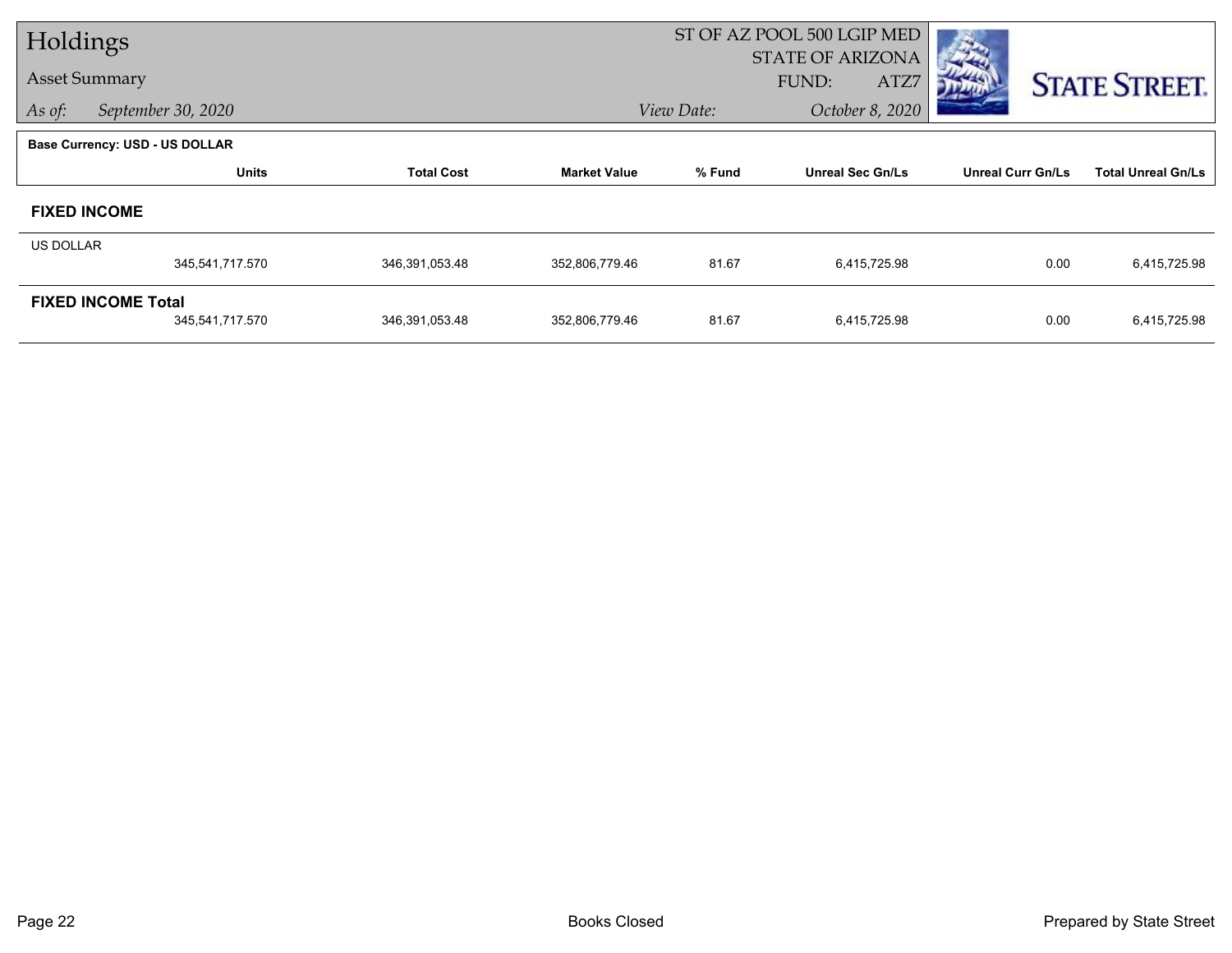| Holdings                              |                                   |                |                     | ST OF AZ POOL 500 LGIP MED               |                  |                 |                          |      |                           |  |
|---------------------------------------|-----------------------------------|----------------|---------------------|------------------------------------------|------------------|-----------------|--------------------------|------|---------------------------|--|
| <b>Asset Summary</b>                  |                                   |                |                     | <b>STATE OF ARIZONA</b><br>ATZ7<br>FUND: |                  |                 |                          |      | <b>STATE STREET.</b>      |  |
| September 30, 2020<br>As of:          |                                   |                |                     | View Date:                               |                  | October 8, 2020 |                          |      |                           |  |
| <b>Base Currency: USD - US DOLLAR</b> |                                   |                |                     |                                          |                  |                 |                          |      |                           |  |
|                                       | <b>Units</b><br><b>Total Cost</b> |                | <b>Market Value</b> | % Fund                                   | Unreal Sec Gn/Ls |                 | <b>Unreal Curr Gn/Ls</b> |      | <b>Total Unreal Gn/Ls</b> |  |
| <b>FUND Total</b>                     |                                   |                |                     |                                          |                  |                 |                          |      |                           |  |
|                                       | 424,778,133.050                   | 425,555,329.48 | 432.005.225.06      | 100.00                                   | 6.449.895.58     |                 |                          | 0.00 | 6,449,895.58              |  |